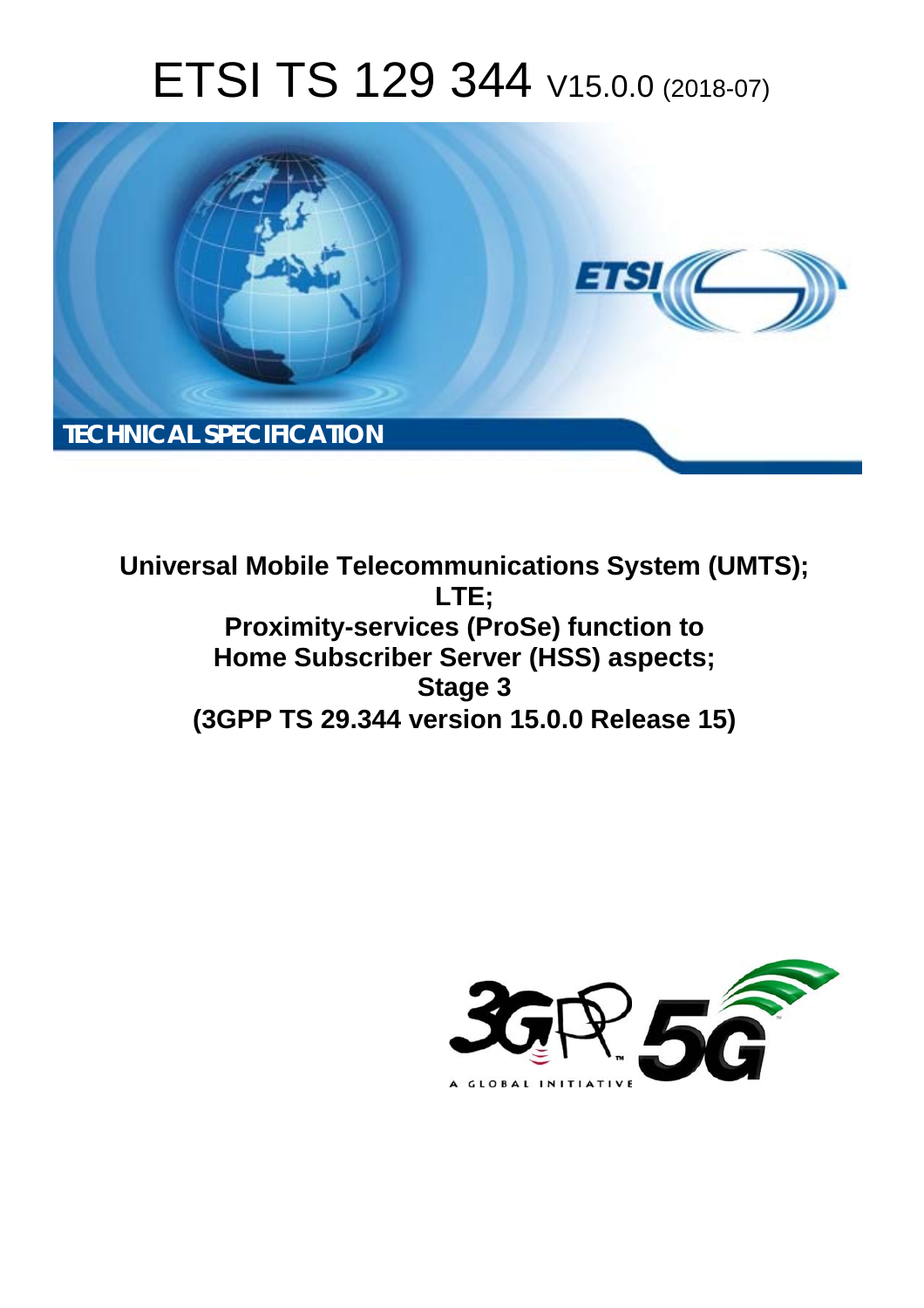Reference RTS/TSGC-0429344vf00

> Keywords LTE,UMTS

#### *ETSI*

#### 650 Route des Lucioles F-06921 Sophia Antipolis Cedex - FRANCE

Tel.: +33 4 92 94 42 00 Fax: +33 4 93 65 47 16

Siret N° 348 623 562 00017 - NAF 742 C Association à but non lucratif enregistrée à la Sous-Préfecture de Grasse (06) N° 7803/88

#### *Important notice*

The present document can be downloaded from: <http://www.etsi.org/standards-search>

The present document may be made available in electronic versions and/or in print. The content of any electronic and/or print versions of the present document shall not be modified without the prior written authorization of ETSI. In case of any existing or perceived difference in contents between such versions and/or in print, the only prevailing document is the print of the Portable Document Format (PDF) version kept on a specific network drive within ETSI Secretariat.

Users of the present document should be aware that the document may be subject to revision or change of status. Information on the current status of this and other ETSI documents is available at <https://portal.etsi.org/TB/ETSIDeliverableStatus.aspx>

If you find errors in the present document, please send your comment to one of the following services: <https://portal.etsi.org/People/CommiteeSupportStaff.aspx>

#### *Copyright Notification*

No part may be reproduced or utilized in any form or by any means, electronic or mechanical, including photocopying and microfilm except as authorized by written permission of ETSI. The content of the PDF version shall not be modified without the written authorization of ETSI. The copyright and the foregoing restriction extend to reproduction in all media.

> © ETSI 2018. All rights reserved.

**DECT**TM, **PLUGTESTS**TM, **UMTS**TM and the ETSI logo are trademarks of ETSI registered for the benefit of its Members. **3GPP**TM and **LTE**TM are trademarks of ETSI registered for the benefit of its Members and of the 3GPP Organizational Partners. **oneM2M** logo is protected for the benefit of its Members.

**GSM**® and the GSM logo are trademarks registered and owned by the GSM Association.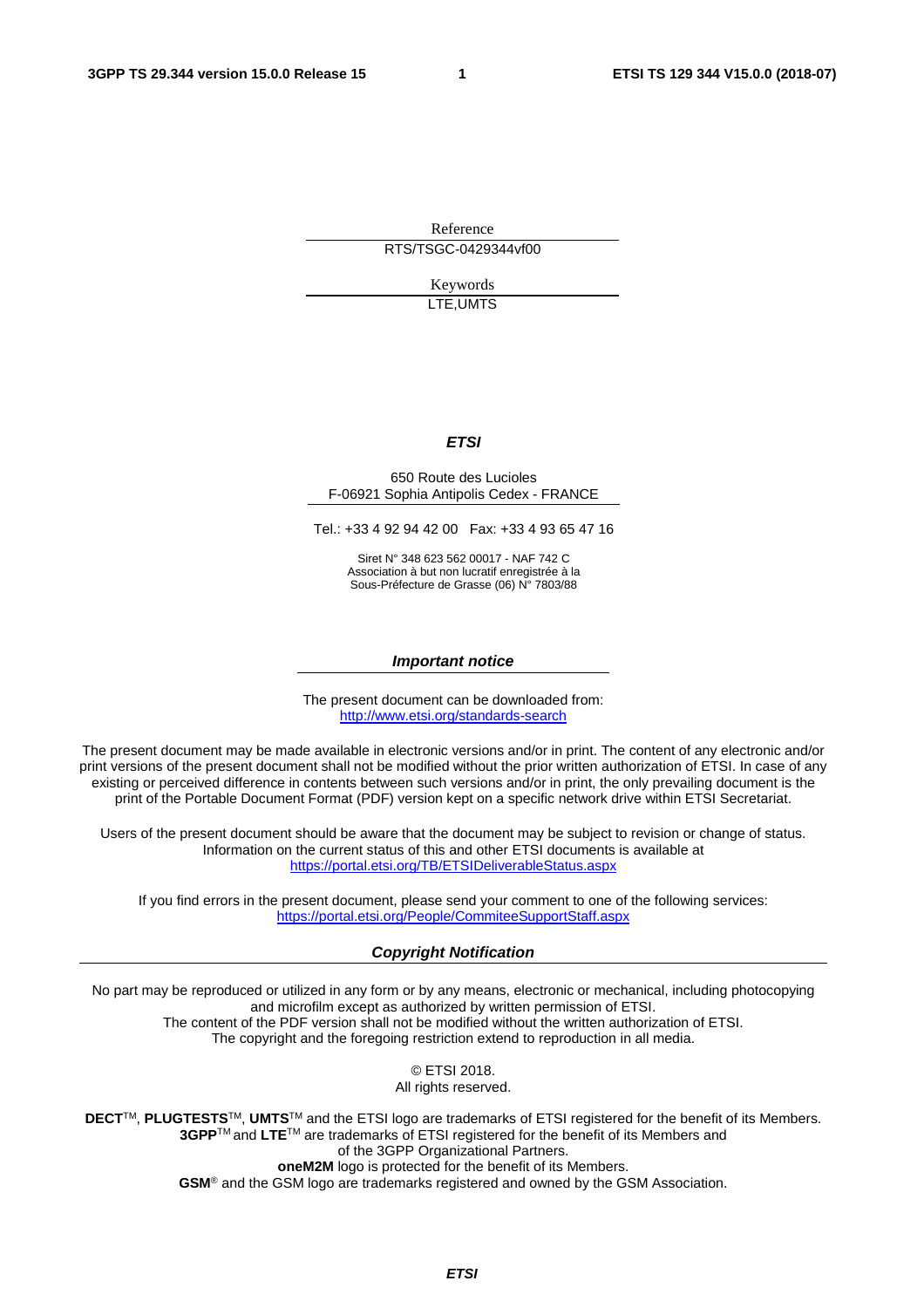## Intellectual Property Rights

#### Essential patents

IPRs essential or potentially essential to normative deliverables may have been declared to ETSI. The information pertaining to these essential IPRs, if any, is publicly available for **ETSI members and non-members**, and can be found in ETSI SR 000 314: *"Intellectual Property Rights (IPRs); Essential, or potentially Essential, IPRs notified to ETSI in respect of ETSI standards"*, which is available from the ETSI Secretariat. Latest updates are available on the ETSI Web server ([https://ipr.etsi.org/\)](https://ipr.etsi.org/).

Pursuant to the ETSI IPR Policy, no investigation, including IPR searches, has been carried out by ETSI. No guarantee can be given as to the existence of other IPRs not referenced in ETSI SR 000 314 (or the updates on the ETSI Web server) which are, or may be, or may become, essential to the present document.

#### **Trademarks**

The present document may include trademarks and/or tradenames which are asserted and/or registered by their owners. ETSI claims no ownership of these except for any which are indicated as being the property of ETSI, and conveys no right to use or reproduce any trademark and/or tradename. Mention of those trademarks in the present document does not constitute an endorsement by ETSI of products, services or organizations associated with those trademarks.

## Foreword

This Technical Specification (TS) has been produced by ETSI 3rd Generation Partnership Project (3GPP).

The present document may refer to technical specifications or reports using their 3GPP identities, UMTS identities or GSM identities. These should be interpreted as being references to the corresponding ETSI deliverables.

The cross reference between GSM, UMTS, 3GPP and ETSI identities can be found under [http://webapp.etsi.org/key/queryform.asp.](http://webapp.etsi.org/key/queryform.asp)

## Modal verbs terminology

In the present document "**shall**", "**shall not**", "**should**", "**should not**", "**may**", "**need not**", "**will**", "**will not**", "**can**" and "**cannot**" are to be interpreted as described in clause 3.2 of the [ETSI Drafting Rules](https://portal.etsi.org/Services/editHelp!/Howtostart/ETSIDraftingRules.aspx) (Verbal forms for the expression of provisions).

"**must**" and "**must not**" are **NOT** allowed in ETSI deliverables except when used in direct citation.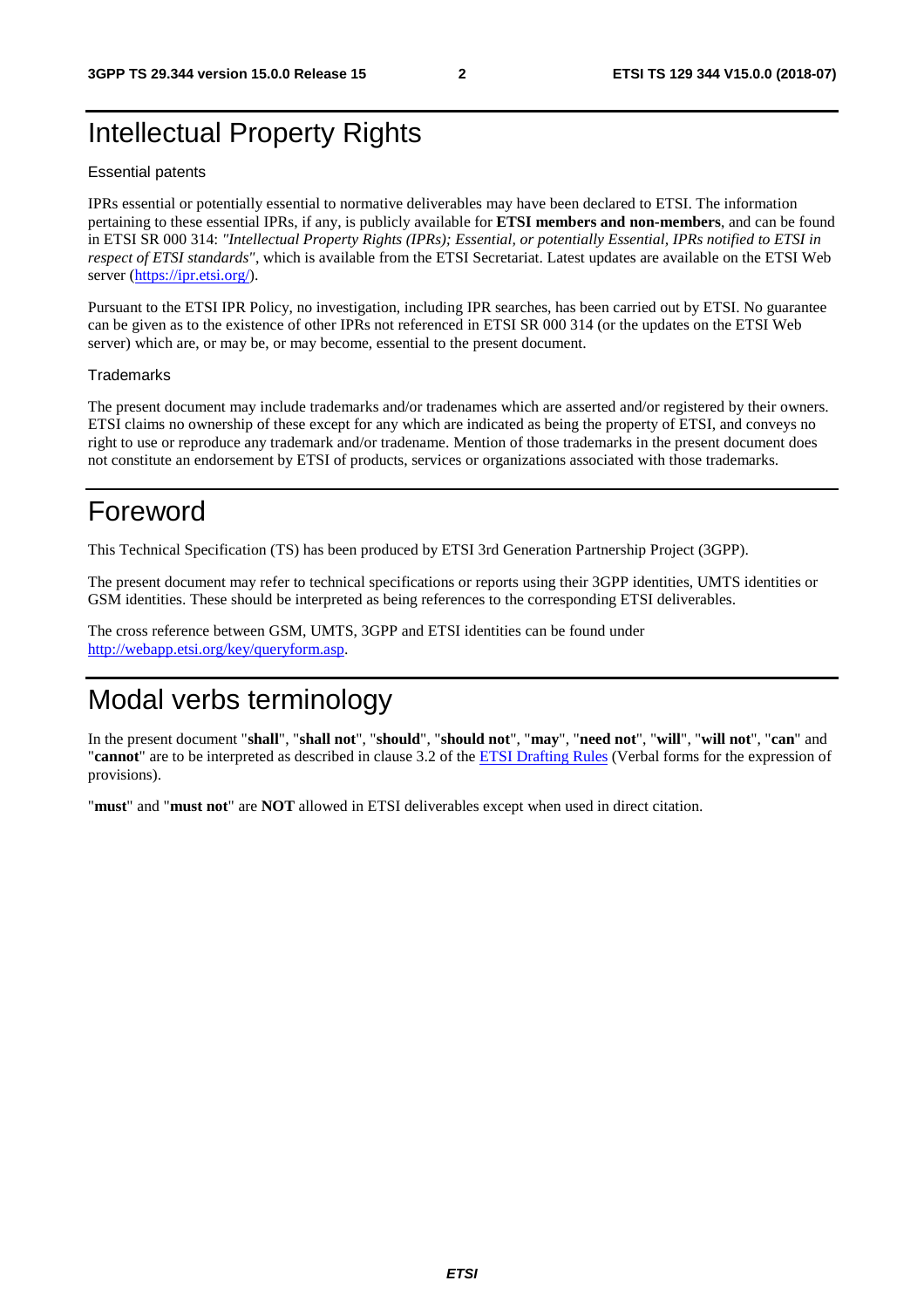$\mathbf{3}$ 

## Contents

| 1          |  |  |  |  |  |  |
|------------|--|--|--|--|--|--|
| 2          |  |  |  |  |  |  |
| 3          |  |  |  |  |  |  |
| 3.1<br>3.2 |  |  |  |  |  |  |
| 4          |  |  |  |  |  |  |
| 4.1        |  |  |  |  |  |  |
| 5          |  |  |  |  |  |  |
| 5.1<br>5.2 |  |  |  |  |  |  |
| 5.2.1      |  |  |  |  |  |  |
| 5.2.2      |  |  |  |  |  |  |
| 5.2.3      |  |  |  |  |  |  |
| 5.3        |  |  |  |  |  |  |
| 5.3.1      |  |  |  |  |  |  |
| 5.3.2      |  |  |  |  |  |  |
| 5.3.3      |  |  |  |  |  |  |
| 5.4        |  |  |  |  |  |  |
| 5.4.1      |  |  |  |  |  |  |
| 5.4.2      |  |  |  |  |  |  |
| 5.4.3      |  |  |  |  |  |  |
| 5.5        |  |  |  |  |  |  |
| 5.5.1      |  |  |  |  |  |  |
| 5.5.2      |  |  |  |  |  |  |
| 5.5.3      |  |  |  |  |  |  |
| 5.6        |  |  |  |  |  |  |
| 5.6.1      |  |  |  |  |  |  |
| 5.6.2      |  |  |  |  |  |  |
| 5.6.3      |  |  |  |  |  |  |
| 6          |  |  |  |  |  |  |
| 6.1        |  |  |  |  |  |  |
| 6.1.1      |  |  |  |  |  |  |
| 6.1.2      |  |  |  |  |  |  |
| 6.1.3      |  |  |  |  |  |  |
| 6.1.4      |  |  |  |  |  |  |
| 6.1.5      |  |  |  |  |  |  |
| 6.1.6      |  |  |  |  |  |  |
| 6.1.7      |  |  |  |  |  |  |
| 6.1.8      |  |  |  |  |  |  |
| 6.1.9      |  |  |  |  |  |  |
| 6.2        |  |  |  |  |  |  |
| 6.2.1      |  |  |  |  |  |  |
| 6.2.2      |  |  |  |  |  |  |
| 6.2.3      |  |  |  |  |  |  |
| 6.2.4      |  |  |  |  |  |  |
| 6.2.5      |  |  |  |  |  |  |
| 6.2.6      |  |  |  |  |  |  |
| 6.2.7      |  |  |  |  |  |  |
| 6.2.8      |  |  |  |  |  |  |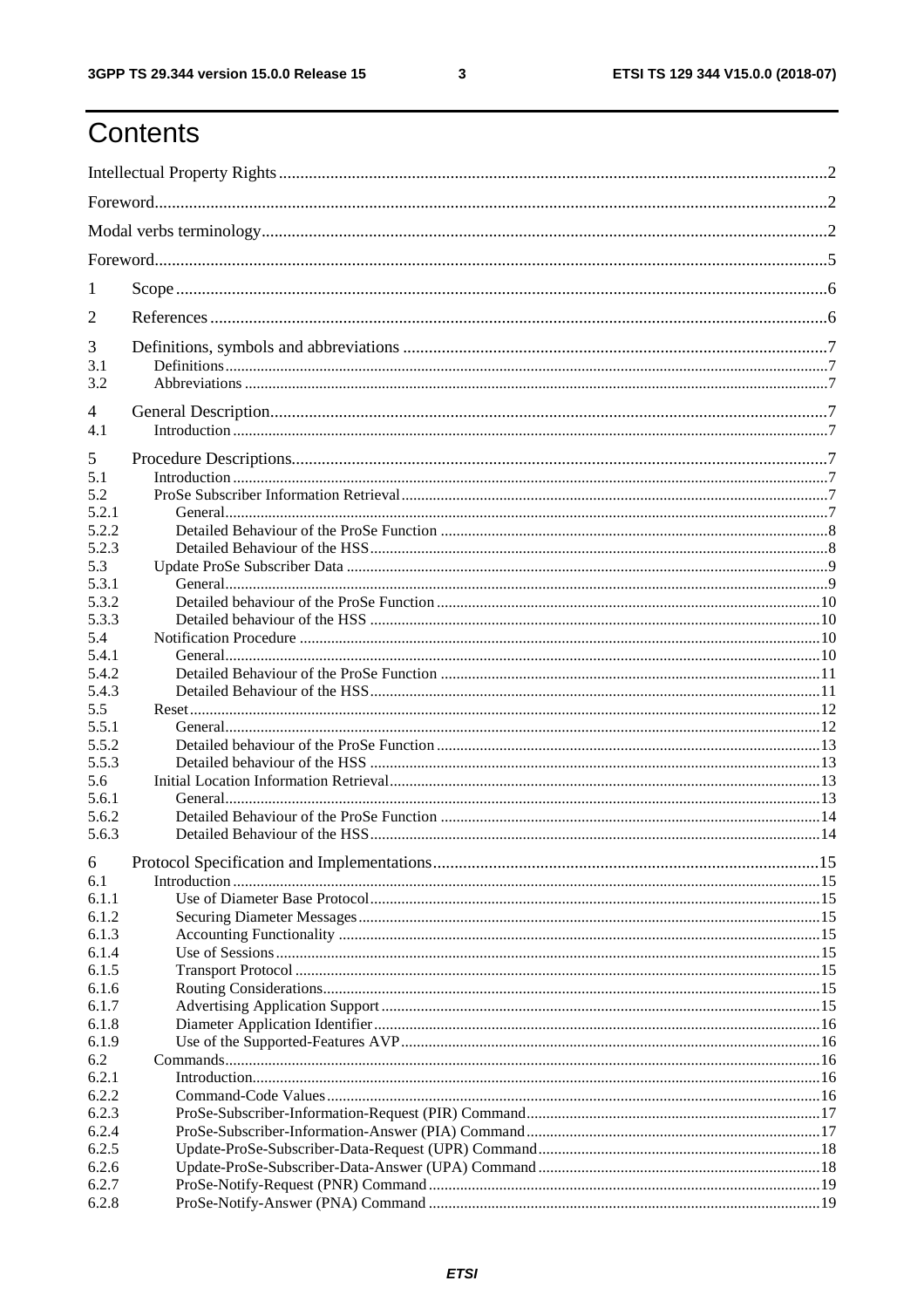| 6.2.9   |                               |  |  |  |  |  |  |
|---------|-------------------------------|--|--|--|--|--|--|
| 6.2.10  |                               |  |  |  |  |  |  |
| 6.2.11  |                               |  |  |  |  |  |  |
| 6.2.12  |                               |  |  |  |  |  |  |
| 6.3     |                               |  |  |  |  |  |  |
| 6.3.1   |                               |  |  |  |  |  |  |
| 6.3.2   |                               |  |  |  |  |  |  |
| 6.3.3   |                               |  |  |  |  |  |  |
| 6.3.4   |                               |  |  |  |  |  |  |
| 6.3.5   |                               |  |  |  |  |  |  |
| 6.3.6   |                               |  |  |  |  |  |  |
| 6.3.7   |                               |  |  |  |  |  |  |
| 6.3.8   |                               |  |  |  |  |  |  |
| 6.3.9   |                               |  |  |  |  |  |  |
| 6.3.10  |                               |  |  |  |  |  |  |
| 6.3.11  |                               |  |  |  |  |  |  |
| 6.3.12  |                               |  |  |  |  |  |  |
| 6.3.13  |                               |  |  |  |  |  |  |
| 6.3.14  |                               |  |  |  |  |  |  |
| 6.3.15  |                               |  |  |  |  |  |  |
| 6.4     |                               |  |  |  |  |  |  |
| 6.4.1   |                               |  |  |  |  |  |  |
| 6.4.2   |                               |  |  |  |  |  |  |
| 6.4.3   |                               |  |  |  |  |  |  |
| 6.4.3.1 |                               |  |  |  |  |  |  |
| 6.4.3.2 |                               |  |  |  |  |  |  |
| 6.4.3.3 |                               |  |  |  |  |  |  |
| 6.4.3.4 |                               |  |  |  |  |  |  |
| 6.4.3.5 |                               |  |  |  |  |  |  |
|         |                               |  |  |  |  |  |  |
|         | <b>Annex A (normative):</b>   |  |  |  |  |  |  |
| A.1     |                               |  |  |  |  |  |  |
| A.2     |                               |  |  |  |  |  |  |
| A.3     |                               |  |  |  |  |  |  |
|         |                               |  |  |  |  |  |  |
| B.1     | <b>Annex B (Informative):</b> |  |  |  |  |  |  |
|         |                               |  |  |  |  |  |  |
|         | <b>Annex C</b> (normative):   |  |  |  |  |  |  |
| C.1     |                               |  |  |  |  |  |  |
| C.2     |                               |  |  |  |  |  |  |
| C.2.1   |                               |  |  |  |  |  |  |
| C.2.2   |                               |  |  |  |  |  |  |
|         |                               |  |  |  |  |  |  |
|         | <b>Annex D</b> (normative):   |  |  |  |  |  |  |
| D.1     |                               |  |  |  |  |  |  |
| D.2     |                               |  |  |  |  |  |  |
| D.3     |                               |  |  |  |  |  |  |
|         |                               |  |  |  |  |  |  |
|         | <b>Annex E</b> (informative): |  |  |  |  |  |  |
|         |                               |  |  |  |  |  |  |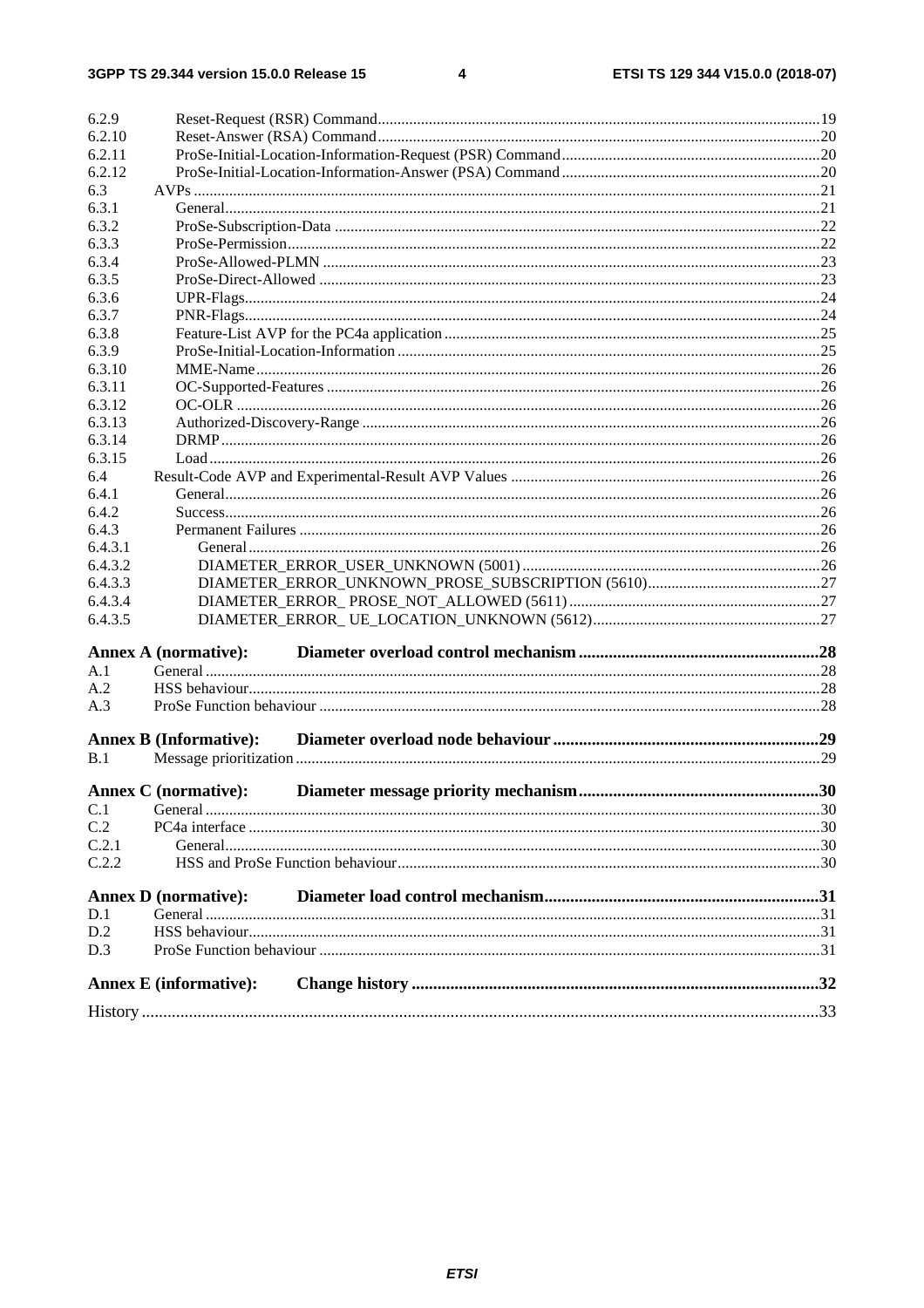## Foreword

This Technical Specification has been produced by the 3rd Generation Partnership Project (3GPP).

The contents of the present document are subject to continuing work within the TSG and may change following formal TSG approval. Should the TSG modify the contents of the present document, it will be re-released by the TSG with an identifying change of release date and an increase in version number as follows:

Version x.y.z

where:

- x the first digit:
	- 1 presented to TSG for information;
	- 2 presented to TSG for approval;
	- 3 or greater indicates TSG approved document under change control.
- y the second digit is incremented for all changes of substance, i.e. technical enhancements, corrections, updates, etc.
- z the third digit is incremented when editorial only changes have been incorporated in the document.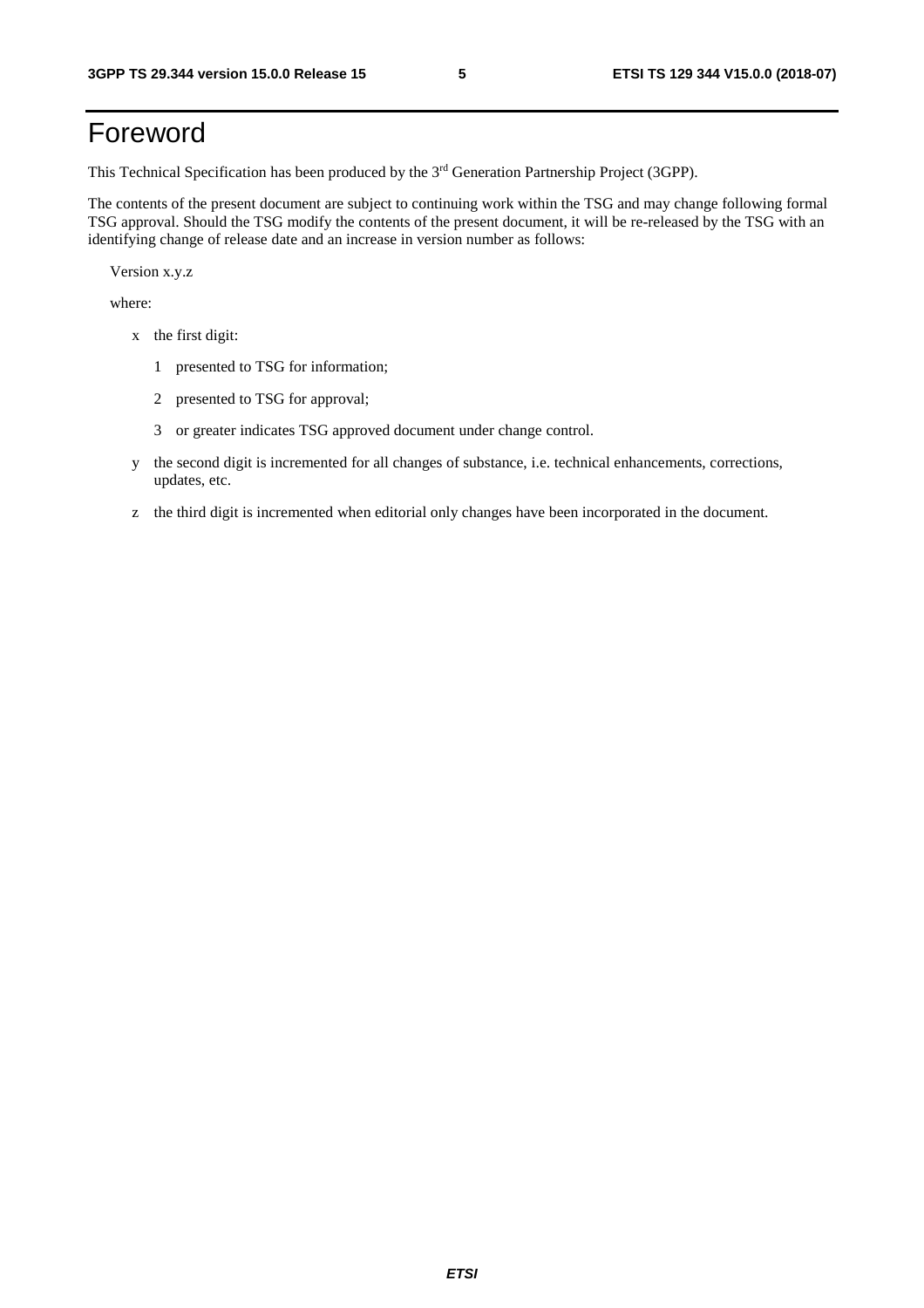## 1 Scope

The present document describes the Diameter-based PC4a interface between the Proximity-based Services (ProSe) Function and the Home Subscriber Server (HSS) defined for ProSe.

This specification defines the Diameter application for PC4a reference point between the ProSe Function and the HSS.The interactions between the ProSe Function and the HSS are specified.

The stage 2 description for Proximity-based Services (ProSe) features in EPS is specified in 3GPP TS 23.303 [2].

## 2 References

The following documents contain provisions which, through reference in this text, constitute provisions of the present document.

- References are either specific (identified by date of publication, edition number, version number, etc.) or non-specific.
- For a specific reference, subsequent revisions do not apply.
- For a non-specific reference, the latest version applies. In the case of a reference to a 3GPP document (including a GSM document), a non-specific reference implicitly refers to the latest version of that document *in the same Release as the present document*.
- [1] 3GPP TR 21.905: "Vocabulary for 3GPP Specifications".
- [2] 3GPP TS 23.303: "Proximity based services; Stage 2".
- [3] Void.
- [4] 3GPP TS 33.210: "3G Security; Network Domain Security; IP Network Layer Security".
- [5] IETF RFC 4960: "Stream Control Transmission Protocol".
- [6] 3GPP TS 29.229: "Cx and Dx interfaces based on the Diameter protocol".
- [7] 3GPP TS 23.003: "Numbering, addressing and identification".
- [8] IETF RFC 5234: "Augmented BNF for Syntax Specifications: ABNF".
- [9] 3GPP TS 29.228: "IP multimedia (IM) Subsystem Cx and Dx Interfaces; Signalling flows and Message Elements".
- [10] 3GPP TS 29.272: "Evolved Packet System; MME and SGSN Related Interfaces Based on Diameter Protocol".
- [11] 3GPP TS 23.007: "Restoration procedures".
- [12] 3GPP TS 29.329: "Sh Interface based on the Diameter protocol".
- [13] void
- [14] 3GPP TS 29.173: "Location Services (LCS); Diameter-based SLh interface for Control Plane LCS".
- [15] IETF RFC 7683: "Diameter Overload Indication Conveyance".
- [16] 3GPP TS 24.334: "Proximity-services (ProSe) User Equipment (UE) to ProSe function protocol aspects; Stage 3".
- [17] 3GPP TS 24.333: "Proximity-services (ProSe) Management Objects (MO); Stage 3".
- [18] 3GPP TS 29.061: "Interworking between the Public Land Mobile Network (PLMN) supporting packet based services and Packet Data Networks (PDN)".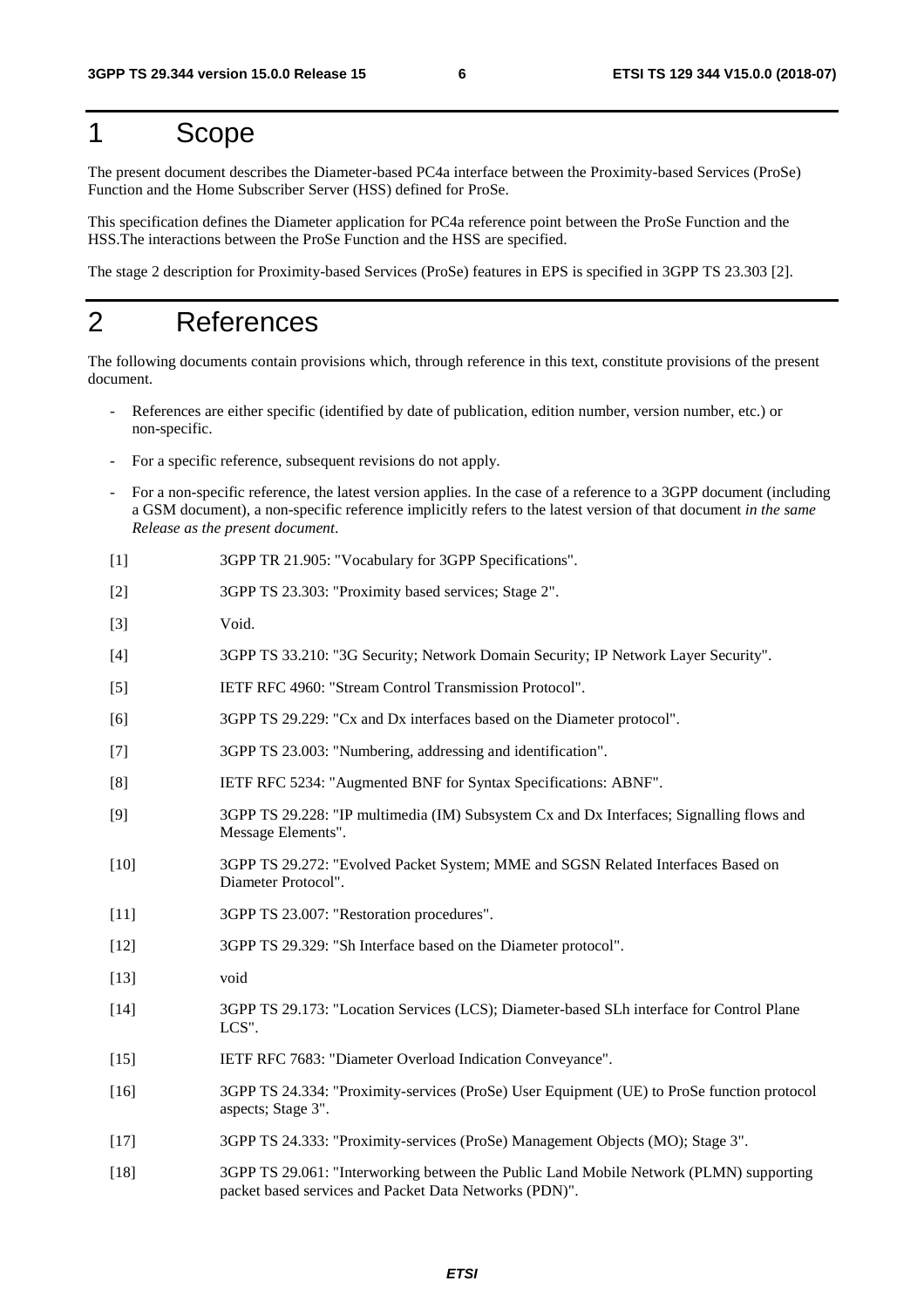- [19] 3GPP TS 32.251: "Telecommunication management; Charging management; Packet Switched (PS) domain charging".
- [20] 3GPP TS 32.298: "Charging Management; CDR parameter description".
- [21] IETF RFC 7944: "Diameter Routing Message Priority".
- [22] IETF draft-ietf-dime-load-03: "Diameter Load Information Conveyance".

Editor's note: The above document cannot be formally referenced until it is published as an RFC.

[23] IETF RFC 6733: "Diameter Base Protocol".

## 3 Definitions, symbols and abbreviations

### 3.1 Definitions

For the purposes of the present document, the terms and definitions given in TR 21.905 [1] and the following apply. A term defined in the present document takes precedence over the definition of the same term, if any, in TR 21.905 [1].

### 3.2 Abbreviations

For the purposes of the present document, the abbreviations given in 3GPP TR 21.905 [1] and the following apply. An abbreviation defined in the present document takes precedence over the definition of the same abbreviation, if any, in 3GPP TR 21.905 [1].

| <b>DRMP</b> | Diameter Routing Message Priority  |
|-------------|------------------------------------|
| <b>DSCP</b> | Differentiated Services Code Point |
| ProSe       | Proximity-based Services           |

## 4 General Description

### 4.1 Introduction

The PC4a reference point between the ProSe Function and the HSS is defined in the 3GPP TS 23.303 [2].

This document describes the PC4a interface related procedures, message parameters and protocol specifications.

The PC4a interface allows the ProSe Function to retrieve ProSe related subscription data in order to authorise access from the UE for ProSe.

## 5 Procedure Descriptions

### 5.1 Introduction

This section describes the Diameter-based PC4a interface related procedures and information elements exchanged between the ProSe Function and the HSS.

In the tables that describe the Information Elements transported by each Diameter command, each Information Element is marked as (M) Mandatory, (C) Conditional or (O) Optional in the "Cat." column. For the correct handling of the Information Element according to the category type, see the description detailed in section 6 of the 3GPP TS 29.228 [9].

### 5.2 ProSe Subscriber Information Retrieval

#### 5.2.1 General

This procedure shall be used between the ProSe Function and the HSS for authorization of the UE for ProSe. The procedure shall be invoked by the ProSe Function and is used: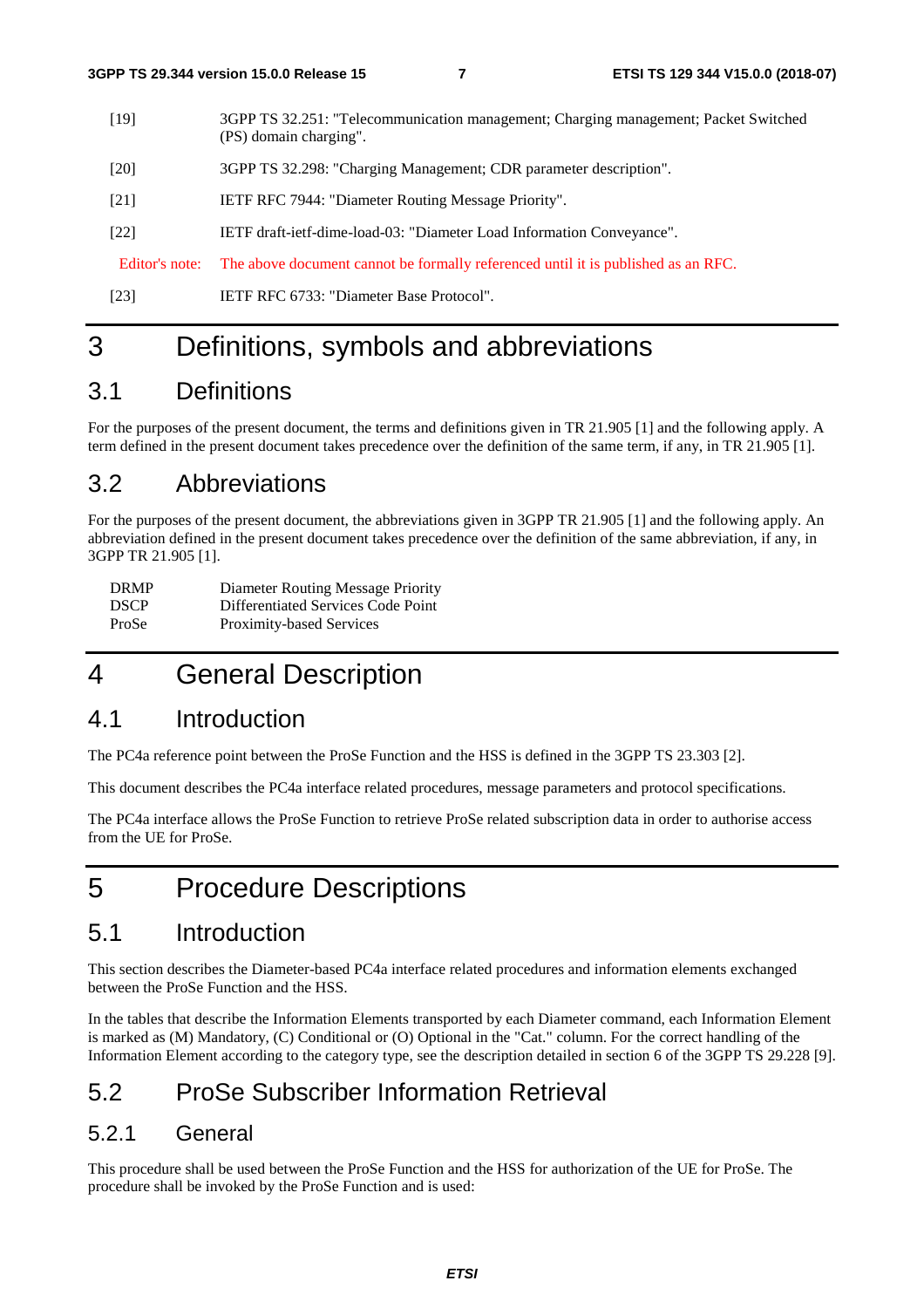- to request ProSe related subscription data.

This procedure is mapped to the commands ProSe-Subscriber-Information-Request/Answer (PIR/PIA) in the Diameter application specified in clause 6. Tables 5.2.1-1 and 5.2.1-2 detail the involved information elements.

**Table 5.2.1-1: ProSe Subscriber Information Retrieval Request** 

| <b>Information Element</b><br><b>Name</b>             | <b>Mapping to Diameter</b><br><b>AVP</b> | Cat. | <b>Description</b>                                                                                                 |
|-------------------------------------------------------|------------------------------------------|------|--------------------------------------------------------------------------------------------------------------------|
| <b>IMSI</b>                                           | User-Name (See<br>IETF RFC 6733 [23])    | М    | This information element shall contain the user<br>IMSI, formatted according to 3GPP TS 23.003 [7],<br>clause 2.2. |
| <b>Supported Features</b><br>(See 3GPP TS 29.229 [6]) | Supported-Features                       |      | If present, this information element shall contain<br>the list of features supported by the origin host.           |

|  | Table 5.2.1-2: ProSe Subscriber Information Retrieval Answer |
|--|--------------------------------------------------------------|
|--|--------------------------------------------------------------|

| <b>Information Element</b><br><b>Name</b>                | <b>Mapping to</b><br><b>Diameter AVP</b> | Cat.    | <b>Description</b>                                                                                                                                                                                                                                                                                                                                                                                                                                                                                                                |
|----------------------------------------------------------|------------------------------------------|---------|-----------------------------------------------------------------------------------------------------------------------------------------------------------------------------------------------------------------------------------------------------------------------------------------------------------------------------------------------------------------------------------------------------------------------------------------------------------------------------------------------------------------------------------|
| Result<br>(See 6)                                        | Result-Code /<br>Experimental-<br>Result | M       | This IE shall contain the result of the operation.<br>The Result-Code AVP shall be used to indicate success / errors<br>as defined in the Diameter base protocol (see<br>IETF RFC 6733 [23]).<br>The Experimental-Result AVP shall be used for PC4a errors.<br>This is a grouped AVP which shall contain the 3GPP Vendor ID<br>in the Vendor-Id AVP, and the error code in the Experimental-<br>Result-Code AVP.<br>The following errors are applicable:<br>- User Unknown<br>- Unknown ProSe Subscription<br>- ProSe Not Allowed |
| ProSe Subscription<br>Data<br>(See 6.3.2)                | ProSe-<br>Subscription-Data              | C       | This information element shall contain the ProSe Subscription<br>Data that gives the user permission to use ProSe.                                                                                                                                                                                                                                                                                                                                                                                                                |
| <b>MSISDN</b><br>(See 3GPP TS 29.329<br>[12])            | <b>MSISDN</b>                            | C       | This information element shall contain the user MSISDN,<br>formatted according to 3GPP TS 29.329 [12]. It shall be present<br>if available.                                                                                                                                                                                                                                                                                                                                                                                       |
| Visited PLMN Id<br>(See<br>3GPP TS 29.272 [10])          | Visited-PLMN-Id                          | C       | This IE shall contain the MCC and the MNC of the PLMN where<br>the UE is registered, see 3GPP TS 23.003 [7].<br>It shall be present if the UE is roaming in a PLMN different from<br>the Home PLMN.                                                                                                                                                                                                                                                                                                                               |
| <b>Supported Features</b><br>(See<br>3GPP TS 29.229 [6]) | Supported-<br>Features                   | $\circ$ | If present, this information element shall contain the list of<br>features supported by the origin host.                                                                                                                                                                                                                                                                                                                                                                                                                          |
| Reset-IDs<br>(See<br>3GPP TS 29.272 [10])                | Reset-ID                                 | $\circ$ | The Reset-ID uniquely identifies a fallible resource in the HSS's<br>realm on which the user (IMSI) depends. In the event of a<br>restart of the fallible resource a Reset message containing the<br>Reset-ID will exactly identify the impacted subscribers.                                                                                                                                                                                                                                                                     |

### 5.2.2 Detailed Behaviour of the ProSe Function

The ProSe Function shall make use of this procedure to request ProSe related subscription data.

If the ProSe Function retrieved the ProSe related subscription data, the ProSe Function shall perform the authorisation for ProSe as described in the 3GPP TS 23.303 [2].

#### 5.2.3 Detailed Behaviour of the HSS

When receiving a ProSe Subscriber Information Retrieval Request the HSS shall check if the IMSI for whom data is requested exists in the HSS. If not, an Experimental-Result of DIAMETER\_ERROR\_USER\_UNKNOWN shall be returned.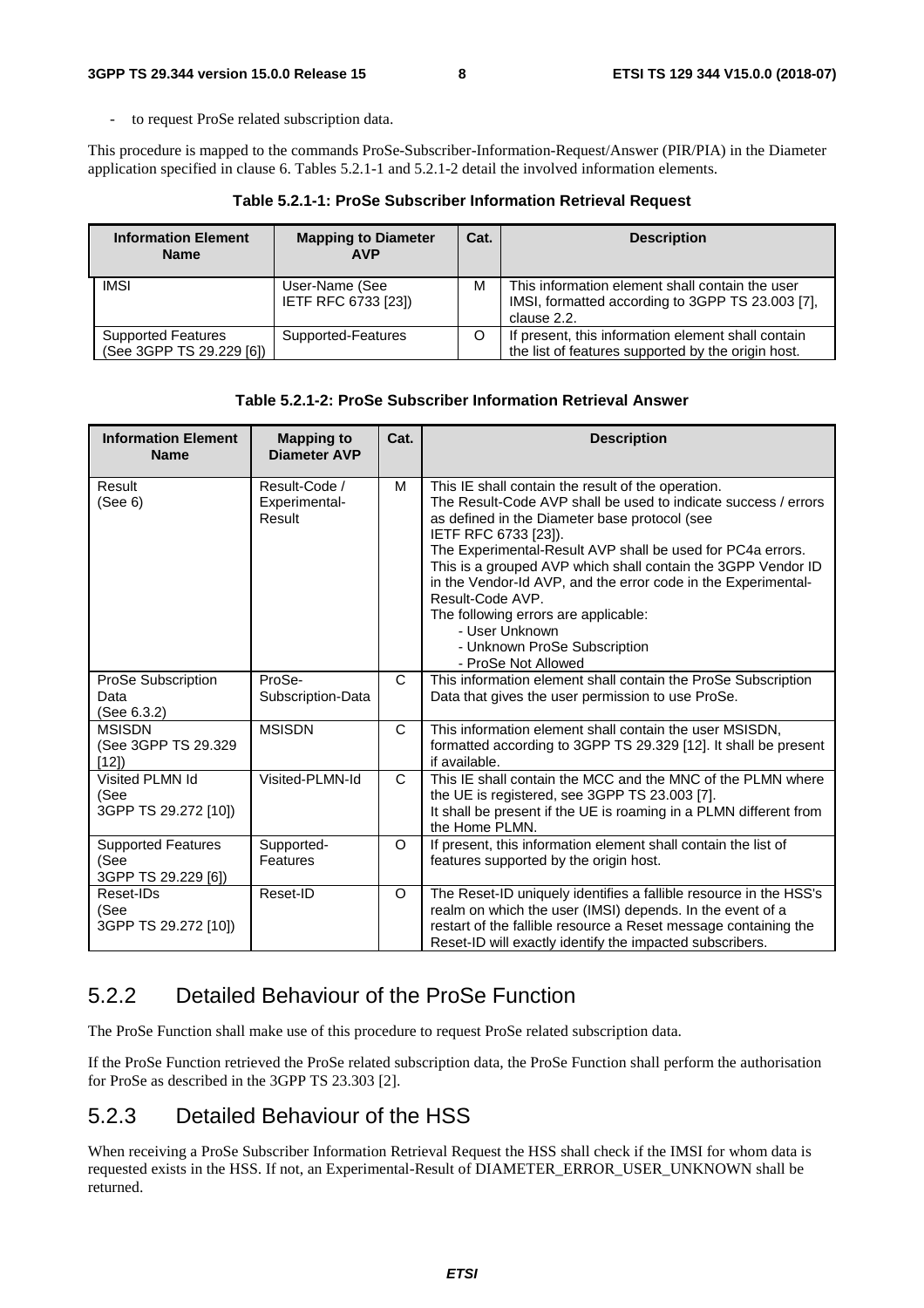If the IMSI exists but there is not any ProSe subscription data for the IMSI, the HSS shall return an Experimental-Result of DIAMETER\_ERROR\_UNKNOWN\_PROSE\_SUBSCRIPTION.

If the UE is not allowed to use ProSe in the visited PLMN, the HSS shall return an Experimental-Result of DIAMETER\_ERROR\_PROSE\_NOT\_ALLOWED. Otherwise, the HSS shall return a Result-Code of DIAMETER\_SUCCESS and shall store ProSe Function identity (the ProSe Function identity is received within the Origin-Host AVP) and download the ProSe subscription data to the ProSe Function. The HSS shall provide the Visited PLMN ID of where the UE is registered if the UE is roaming in a PLMN different from the Home PLMN.

### 5.3 Update ProSe Subscriber Data

#### 5.3.1 General

The Update ProSe Subscriber Data procedure shall be used between the ProSe Function and the HSS to update the subscriber related data downloaded by means of the ProSe Subscriber Information Retrieval operation (see clause 5.2) and stored in the ProSe Function.

 It shall be used to update subscriber related data in the ProSe Function due to administrative changes of the user data in the HSS, i.e. if the user was given a subscription and the subscription has changed. It shall be used at least to perform the following:

- update of all of ProSe subscription data of the subscriber,
- update of a subset of the ProSe subscription data of the subscriber,
- deletion of the ProSe subscription data of the subscriber.

The procedure will also be triggered when the VPLMN has changed.

This procedure is mapped to the commands Update-ProSe-Subscriber-Data-Request/Answer (UPR/UPA) in the Diameter application specified in clause 6.

Table 5.3.1-1 specifies the involved information elements for the request.

Table 5.3.1-2 specifies the involved information elements for the answer.

| Table 5.3.1-1: Update ProSe Subscriber Data Request |  |  |  |  |
|-----------------------------------------------------|--|--|--|--|
|-----------------------------------------------------|--|--|--|--|

| <b>Information</b><br>element name                       | <b>Mapping to</b><br><b>Diameter AVP</b>    | Cat.         | <b>Description</b>                                                                                                                                                                                                                                            |
|----------------------------------------------------------|---------------------------------------------|--------------|---------------------------------------------------------------------------------------------------------------------------------------------------------------------------------------------------------------------------------------------------------------|
| <b>IMSI</b>                                              | User-Name<br>(See<br>IETF RFC 673<br>3 [23] | M            | This information element shall contain the user IMSI, formatted according<br>to 3GPP TS 23.003 [7], clause 2.2.                                                                                                                                               |
| Supported<br>Features<br>(See<br>3GPP TS 29.2<br>29 [6]) | Supported-<br>Features                      | O            | If present, this information element shall contain the list of features<br>supported by the origin host.                                                                                                                                                      |
| ProSe<br>Subscription<br>Data<br>(See 6.3.2)             | ProSe-<br>Subscription-<br>Data             | $\mathsf{C}$ | This information element shall contain the ProSe Subscription Data that<br>gives the user permission to use ProSe.                                                                                                                                            |
| Visited PLMN<br>ld<br>(See<br>3GPP TS 29.2<br>72 [10])   | Visited-PLMN-<br>ld                         | $\mathsf{C}$ | This IE shall contain the MCC and the MNC of the PLMN where the UE is<br>registered, see 3GPP TS 23.003 [7].<br>It shall be present if the UE is roaming in a PLMN different from the Home<br>PLMN.                                                           |
| <b>UPR Flags</b>                                         | UPR-Flags                                   | M            | This Information Element shall contain a bit mask. See clause 6.3.6 for the<br>meaning of the bits.                                                                                                                                                           |
| Reset-IDs<br>(See<br>3GPP TS 29.2<br>72 [10])            | Reset-ID                                    | $\Omega$     | The Reset-ID uniquely identifies a fallible resource in the HSS's realm on<br>which the user (IMSI) depends. In the event of a restart of the fallible<br>resource a Reset message containing the Reset-ID will exactly identify the<br>impacted subscribers. |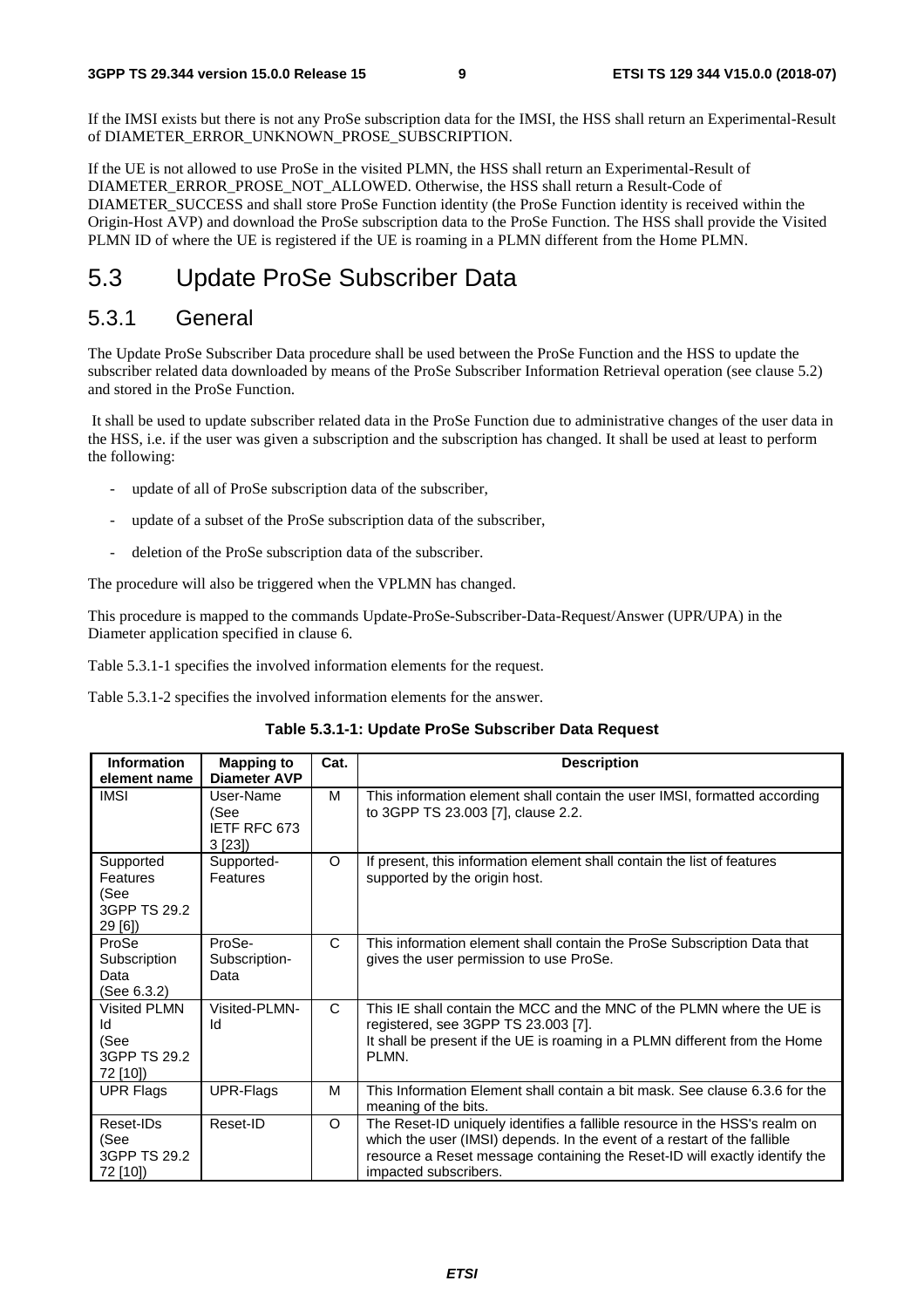| <b>Information</b><br>element name                     | <b>Mapping to</b><br><b>Diameter AVP</b> | Cat.    | <b>Description</b>                                                                                                                                                                                                                                                                                                                                                                                                                                                                                               |
|--------------------------------------------------------|------------------------------------------|---------|------------------------------------------------------------------------------------------------------------------------------------------------------------------------------------------------------------------------------------------------------------------------------------------------------------------------------------------------------------------------------------------------------------------------------------------------------------------------------------------------------------------|
| Supported<br>Features<br>(See<br>3GPP TS 29.2<br>29[6] | Supported-<br>Features                   | $\circ$ | If present, this information element shall contain the list of features<br>supported by the origin host.                                                                                                                                                                                                                                                                                                                                                                                                         |
| Result<br>(See 6.4)                                    | Result-Code /<br>Experimental-<br>Result | м       | This IE shall contain the result of the operation.<br>The Result-Code AVP shall be used to indicate success / errors as defined<br>in the Diameter base protocol (see IETF RFC 6733 [23]).<br>The Experimental-Result AVP shall be used for PC4a errors. This is a<br>grouped AVP which shall contain the 3GPP Vendor ID in the Vendor-Id<br>AVP, and the error code in the Experimental-Result-Code AVP.<br>The following errors are applicable in this case:<br>- User Unknown<br>- Unknown ProSe Subscription |

**Table 5.3.1-2: Update ProSe Subscriber Data Answer** 

### 5.3.2 Detailed behaviour of the ProSe Function

When receiving a Update ProSe Subscriber Data request, the ProSe Function shall check whether the IMSI is known.

If it is not known, a result code of DIAMETER\_ERROR\_USER\_UNKNOWN shall be returned.

If it is known, the ProSe Function shall update the corresponding data according to the indication as sent in the request, and acknowledge the Update ProSe Subscriber Data message by returning an Update ProSe Subscriber Data Answer. If the UPR-Flags indicates that the ProSe subscription data is to be deleted, the ProSe Function shall delete the associated ProSe UE context if it has been stored before.

If the update of the subscription data succeeds in the ProSe Function, the Result-Code shall be set to DIAMETER\_SUCCESS.

If the ProSe Function cannot fulfil the received request for other reasons, e.g. due to a database error, it shall set the Result-Code to DIAMETER\_UNABLE\_TO\_COMPLY. In this case, the ProSe Function shall mark the subscription record "Subscriber data to be restored in the HSS".

#### 5.3.3 Detailed behaviour of the HSS

The HSS shall make use of this procedure to update the relevant subscriber related data in the the ProSe Function to replace a specific part of the user data stored in the ProSe Function with the data sent.

If the ProSe related subscription data is updated or revoked, the HSS sends the updated ProSe subscription data to the ProSe Function. The HSS shall include the UPR-Flags to indicate which part of the data is updated. If all of the ProSe subscription data is to be removed, the HSS shall set the "Removal of all ProSe Subscription Data" bit of the UPR-Flags, and the HSS shall delete the ProSe Function Identity if it is stored for this subscriber.

### 5.4 Notification Procedure

#### 5.4.1 General

This procedure shall be used between the ProSe Function and the HSS when the HSS needs to be notified about:

- revocation of authorization for ProSe direct service on one PLMN.
- removal of the subscription data from the ProSe Function either by an MMI interaction or automatically.

This procedure is mapped to the commands ProSe-Notify-Request/Answer (PNR/PNA) in the Diameter application specified in clause 6. Tables 5.4.1-1 and 5.4.1-2 detail the involved information elements.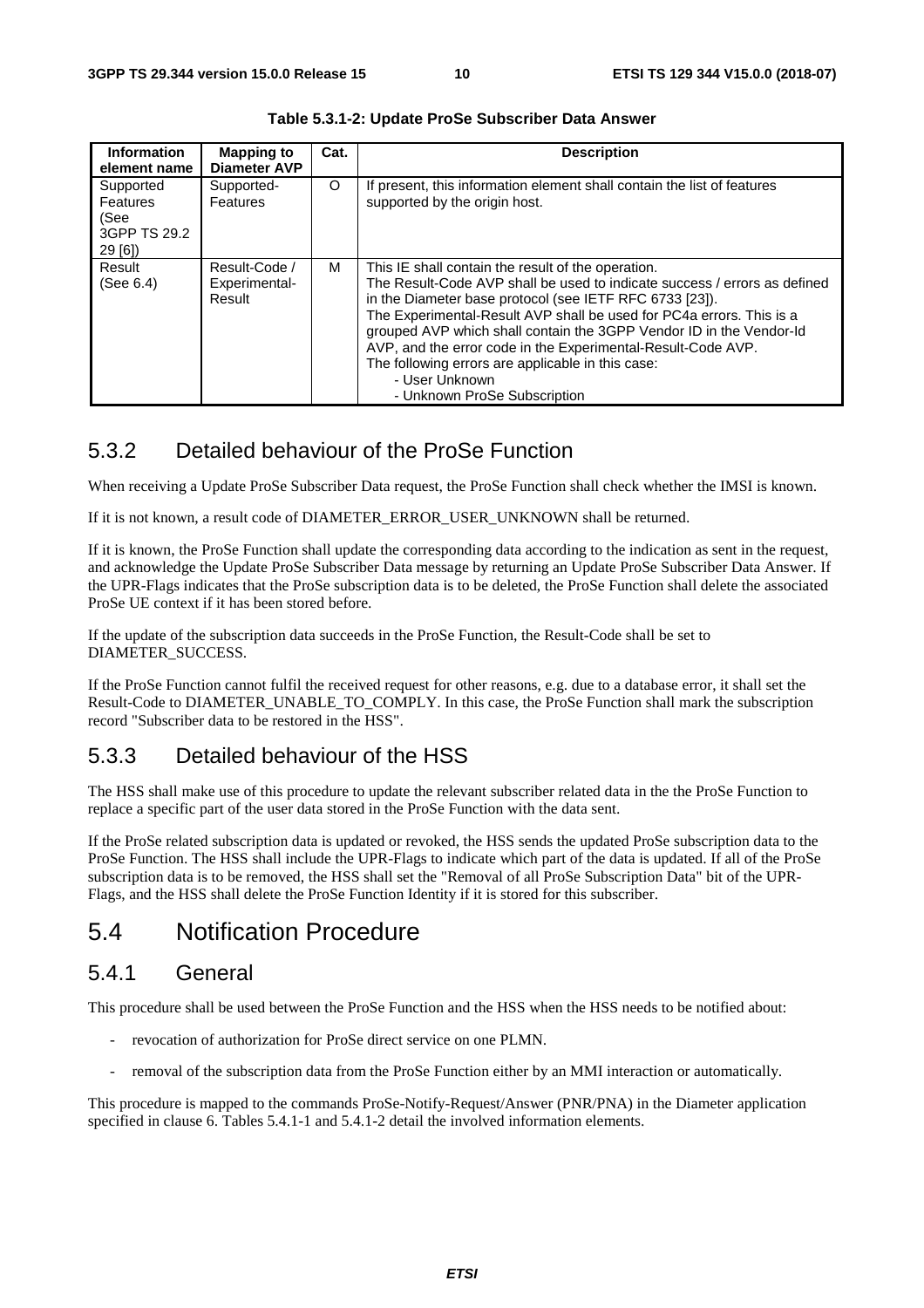| <b>Information Element</b><br><b>Name</b>                | <b>Mapping to Diameter</b><br><b>AVP</b> | Cat. | <b>Description</b>                                                                                                                                                                                                                                                                            |
|----------------------------------------------------------|------------------------------------------|------|-----------------------------------------------------------------------------------------------------------------------------------------------------------------------------------------------------------------------------------------------------------------------------------------------|
| <b>IMSI</b>                                              | User-Name (See<br>IETF RFC 6733 [23])    | С    | This information element shall contain the user IMSI,<br>formatted according to 3GPP TS 23.003 [7], clause 2.2.<br>It shall be present if the revocation is for a specific UE.                                                                                                                |
| <b>Supported Features</b><br>(See<br>3GPP TS 29.229 [6]) | Supported-Features                       | O    | If present, this information element shall contain the list of<br>features supported by the origin host.                                                                                                                                                                                      |
| PLMN ID (see<br>3GPP TS 29.272 [10])                     | Visited-PLMN-Id                          | С    | This information element shall contain the MCC and the<br>MNC of the PLMN where the UE's authorization for<br>ProSe direct service is revoked, see 3GPP TS 23.003 [7].<br>It shall be present if the ProSe Function revokes the<br>authorization for ProSe direct service in a specific PLMN. |
| <b>PNR Flags (see</b><br>6.3.7                           | PNR-Flags                                | C    | This Information Element shall contain a bit mask. See<br>6.3.7 for the meaning of the bits.                                                                                                                                                                                                  |

#### **Table 5.4.1-1: ProSe Notify Request**

#### **Table 5.4.1-2: ProSe Notify Answer**

| <b>Information Element</b><br><b>Name</b>                | <b>Mapping to</b><br><b>Diameter AVP</b> | Cat. | <b>Description</b>                                                                                                                                                                                                                                                                                                                                                                                                                                                                                         |
|----------------------------------------------------------|------------------------------------------|------|------------------------------------------------------------------------------------------------------------------------------------------------------------------------------------------------------------------------------------------------------------------------------------------------------------------------------------------------------------------------------------------------------------------------------------------------------------------------------------------------------------|
| Result<br>(See 6)                                        | Result-Code /<br>Experimental-<br>Result | м    | This IE shall contain the result of the operation.<br>The Result-Code AVP shall be used to indicate success / errors<br>as defined in the Diameter base protocol (see<br>IETF RFC 6733 [23]).<br>The Experimental-Result AVP shall be used for PC4a errors.<br>This is a grouped AVP which shall contain the 3GPP Vendor ID<br>in the Vendor-Id AVP, and the error code in the Experimental-<br>Result-Code AVP.<br>The following errors are applicable:<br>- User Unknown<br>- Unknown ProSe Subscription |
| <b>Supported Features</b><br>(See<br>3GPP TS 29.229 [6]) | Supported-<br><b>Features</b>            | O    | If present, this information element shall contain the list of<br>features supported by the origin host.                                                                                                                                                                                                                                                                                                                                                                                                   |

#### 5.4.2 Detailed Behaviour of the ProSe Function

The ProSe Function shall make use of this procedure to revoke authorization for ProSe direct service.

The ProSe Function shall make use of this procedure to inform the HSS when the subscription data is deleted from the ProSe Function database due to MMI interaction or automatically.

The ProSe Function shall send the updated ProSe Permission and the PLMN ID for which the ProSe Permission is to be updated. If the revocation is for a single UE in the indicated PLMN, the ProSe Function shall include IMSI in the request.

#### 5.4.3 Detailed Behaviour of the HSS

When receiving a ProSe Notify Request the HSS shall check if the IMSI, if present in the message, exists in the HSS. If not, an Experimental-Result of DIAMETER\_ERROR\_USER\_UNKNOWN shall be returned.

If the IMSI exists but there is not any ProSe subscription data for the IMSI and the PLMN ID as indicated by the Visited-PLMN-Id AVP in the request, the HSS shall return an Experimental-Result of DIAMETER\_ERROR\_UNKNOWN\_PROSE\_SUBSCRIPTION.

If the PNR-Flags indicates revocation of authorization for ProSe direct service, and

if the IMSI exists and there is ProSe subscription data for the IMSI and the PLMN ID as indicated by the Visited-PLMN-Id AVP in the request, the HSS shall revoke ProSe direct service as indicated by the PNR Flags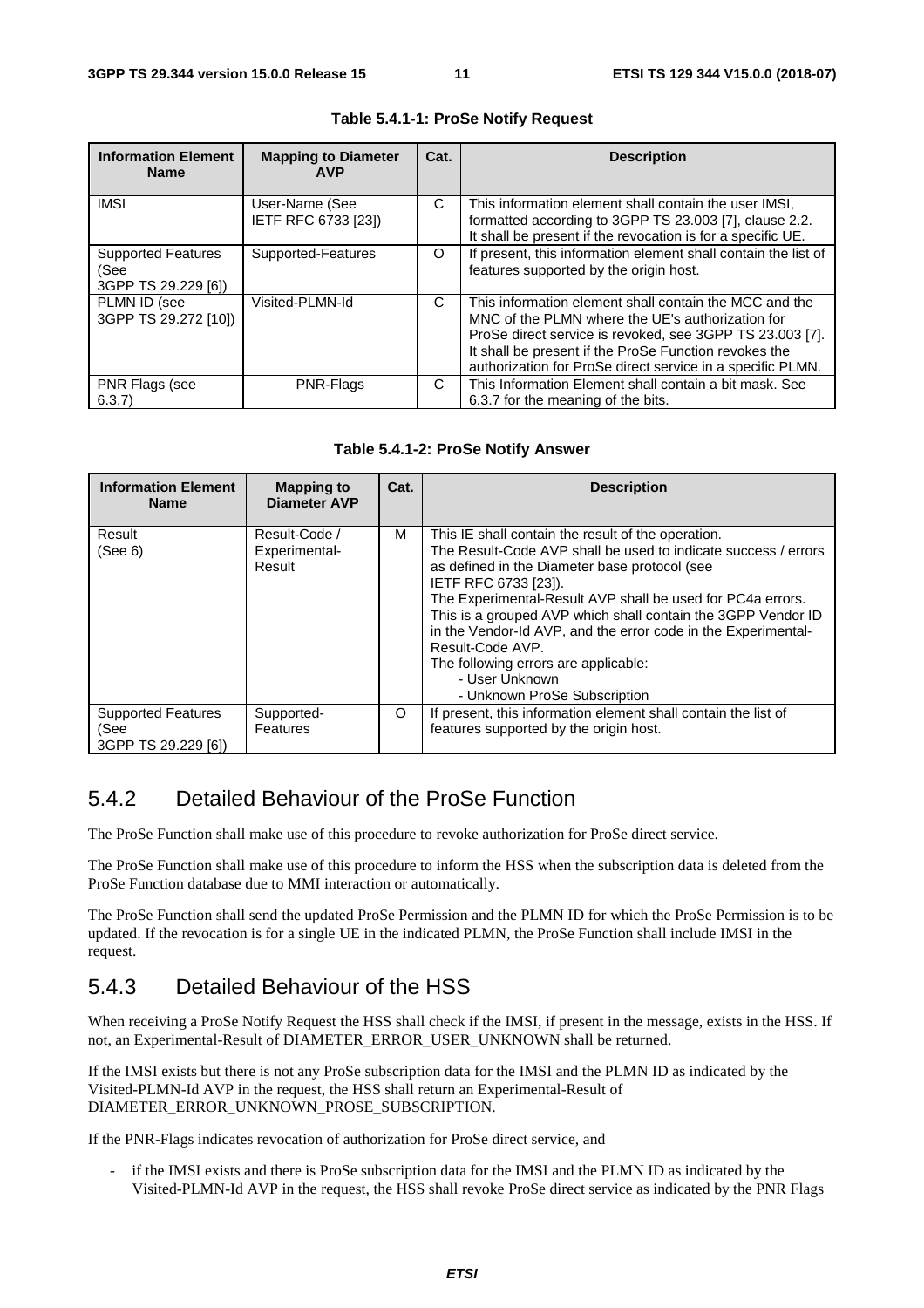received in the request on that PLMN for the user and update the ProSe Subscription data accordingly. The HSS shall set the result code to DIAMETER\_SUCCESS.

if IMSI is not present in the message, the HSS shall check if there are any users subscribed to ProSe subscription for the PLMN as indicated by the Visited-PLMN-Id AVP in the request, and if yes, revoke ProSe direct service as indicated by the PNR Flags received in the request on that PLMN for all the impacted users and update their ProSe Subscription data accordingly. The HSS shall set the result code to DIAMETER\_SUCCESS.

If the PNR Flags indicates the subscription data is deleted from the ProSe Function, the HSS shall remove the ProSe Function Identity for the subscriber and set the result code to DIAMETER\_SUCCESS.

For any other reasons if the HSS cannot fulfil the received request, e.g. due to a database error, it shall set the result code to DIAMETER\_UNABLE\_TO\_COMPLY.

### 5.5 Reset

#### 5.5.1 General

The Reset Procedure shall be used by the HSS, after a restart, to indicate to the ProSe Function that a failure has occurred.

The Reset Procedure may also be used by the HSS as part of operation and maintenance actions e.g. to allow planned HSS outage without service interruption.

This procedure is mapped to the commands Reset-Request/Answer (RSR/RSA) in the Diameter application specified in clause 6.

Table 5.5.1-1 specifies the involved information elements for the request.

Table 5.5.1-2 specifies the involved information elements for the answer.

#### **Table 5.5.1-1: Reset Request**

| <b>Information</b><br>element name                     | <b>Mapping to</b><br><b>Diameter AVP</b> | Cat.     | <b>Description</b>                                                                                                                                                                                                                                                                                                                                                                   |
|--------------------------------------------------------|------------------------------------------|----------|--------------------------------------------------------------------------------------------------------------------------------------------------------------------------------------------------------------------------------------------------------------------------------------------------------------------------------------------------------------------------------------|
| User Id List<br>(See<br>3GPP TS 29.2<br>72 [10])       | User-Id                                  | $\Omega$ | This IE shall contain a list of ProSe User-Ids where a ProSe User-Id<br>comprises the leading digits of an IMSI (i.e. MCC, MNC, leading digits of<br>MSIN) and it shall identify the set of subscribers whose IMSIs begin with<br>the User-Id. The HSS may include this information element if the occurred<br>failure is limited to subscribers identified by one or more User-Ids. |
| Supported<br>Features<br>(See<br>3GPP TS 29.2<br>29[6] | Supported-<br><b>Features</b>            | $\Omega$ | If present, this information element shall contain the list of features<br>supported by the origin host.                                                                                                                                                                                                                                                                             |
| Reset-IDs<br>(See<br>3GPP TS 29.2<br>72 [10])          | Reset-ID                                 | $\Omega$ | If present, this information element identifies together with the HSS's realm<br>the set of impacted subscribers.                                                                                                                                                                                                                                                                    |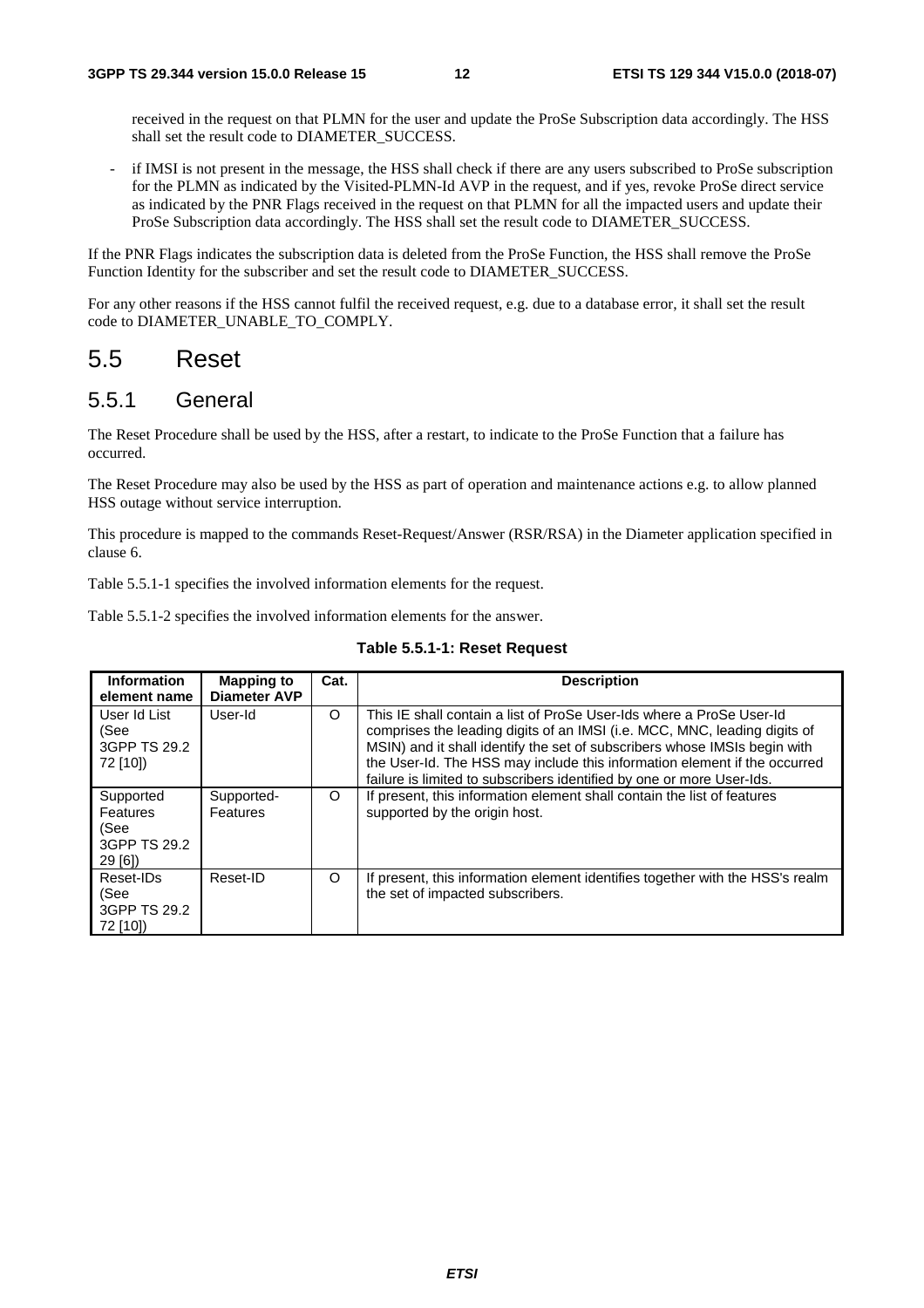| <b>Information</b><br>element name                       | <b>Mapping to</b><br><b>Diameter AVP</b> | Cat. | <b>Description</b>                                                                                                                                                                                                                                                                                                                                                                                                                                                               |
|----------------------------------------------------------|------------------------------------------|------|----------------------------------------------------------------------------------------------------------------------------------------------------------------------------------------------------------------------------------------------------------------------------------------------------------------------------------------------------------------------------------------------------------------------------------------------------------------------------------|
| Supported<br>Features<br>(See<br>3GPP TS 29.2<br>29 [6]) | Supported-<br><b>Features</b>            | O    | If present, this information element shall contain the list of features<br>supported by the origin host.                                                                                                                                                                                                                                                                                                                                                                         |
| Result<br>(See 6.4)                                      | Result-Code /<br>Experimental-<br>Result | м    | This IE shall contain the result of the operation.<br>The Result-Code AVP shall be used to indicate success / errors as defined<br>in the Diameter base protocol (see IETF RFC 6733 [23]).<br>The Experimental-Result AVP shall be used for PC4a errors. This is a<br>grouped AVP which shall contain the 3GPP Vendor ID in the Vendor-Id<br>AVP, and the error code in the Experimental-Result-Code AVP.<br>There are no Experimental-Result codes applicable for this command. |

**Table 5.5.1-2: Reset Answer** 

#### 5.5.2 Detailed behaviour of the ProSe Function

When receiving a Reset message the ProSe Function shall mark all impacted subscriber records "Subscriber DataConfirmed in HSS" as "Not Confirmed", as defined in 3GPP TS 23.007 [11]. If the Reset-IDs IE is supported and received, the ProSe Function shall make use of the Reset-IDs (together with the HSS's realm) in order to determine which subscriber records are impacted (i.e. check whether at least one received Reset-ID is associated with the subscriber, and the HSS's realm identity received in the Origin-Realm AVP matches the value stored after successful ProSe-Subscriber-Information retrieval); otherwise the ProSe Function shall make use of the HSS Identity received in the Origin-Host AVP (by comparing it with the value stored after successful ProSe-Subscriber-Information retrieval) and may make use of the received User-Id-List (if any) in order to determine which subscriber records are impacted.

### 5.5.3 Detailed behaviour of the HSS

The HSS shall make use of this procedure in order to indicate to all relevant ProSe Functions that the HSS has restarted and may have lost the current ProSe Function Identity of some of its subscribers who may be currently roaming in the ProSe Function Area and that the HSS, therefore, cannot send an Update ProSe Subscriber Data messages when needed.

If the Reset-ID feature is not supported by the ProSe Function and the HSS, the HSS may include a list of User Ids identifying a subset of subscribers served by the HSS, if the occurred failure is limited to those subscribers.

If the Reset-ID feature is supported by the ProSe Function, the HSS optionally may include one (or several) Reset-ID AVPs identifying e.g. failed hardware components if the occured failure is limited to those subscribers associated with e.g. the identified failed hardware components.

### 5.6 Initial Location Information Retrieval

#### 5.6.1 General

This procedure shall be used between the ProSe Function and the HSS for retrieving the initial location information of the UE for EPC-levelProSe discovery. The procedure shall be invoked by the ProSe Function and is used:

to request the initial location information of the UE.

This procedure is mapped to the commands ProSe-Initial-Location-Information-Request/Answer (PLR/PLA) in the Diameter application specified in clause 6.

Table 5.4.1/1 specifies the involved information elements for the request.

Table 5.4.1/2 specifies the involved information elements for the answer.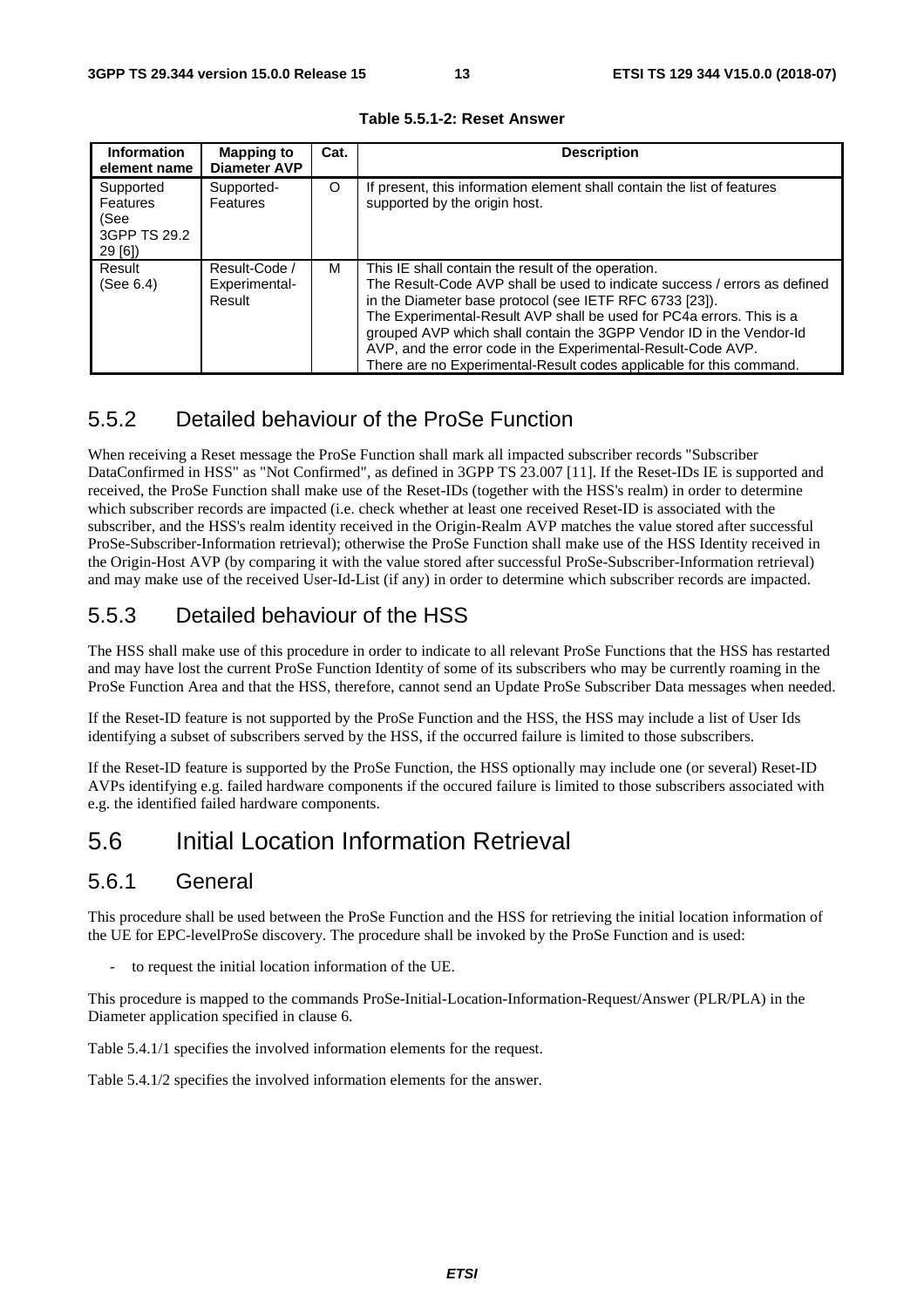| <b>Information</b><br><b>Element Name</b>                | <b>Mapping to Diameter</b><br><b>AVP</b> | Cat. | <b>Description</b>                                                                                              |
|----------------------------------------------------------|------------------------------------------|------|-----------------------------------------------------------------------------------------------------------------|
| <b>IMSI</b>                                              | User-Name (See<br>ETF RFC 6733 [23])     | м    | This information element shall contain the user IMSI,<br>formatted according to 3GPP TS 23.003 [7], clause 2.2. |
| <b>Supported Features</b><br>(See<br>3GPP TS 29.229 [6]) | Supported-Features                       | O    | If present, this information element shall contain the list<br>of features supported by the origin host.        |

**Table 5.6.1/1: ProSe Initial Location Information Request** 

| Table 5.6.1/2: ProSe Initial Location Information Answer |
|----------------------------------------------------------|
|----------------------------------------------------------|

| <b>Information Element</b><br><b>Name</b>                | <b>Mapping to</b><br><b>Diameter AVP</b>   | Cat.     | <b>Description</b>                                                                                                                                                                                                                                                                                                                                                                                                                                                                                 |
|----------------------------------------------------------|--------------------------------------------|----------|----------------------------------------------------------------------------------------------------------------------------------------------------------------------------------------------------------------------------------------------------------------------------------------------------------------------------------------------------------------------------------------------------------------------------------------------------------------------------------------------------|
| Result<br>(See 6)                                        | Result-Code /<br>Experimental-<br>Result   | M        | This IE shall contain the result of the operation.<br>The Result-Code AVP shall be used to indicate success /<br>errors as defined in the Diameter base protocol (see<br>IETF RFC 6733 [23]).<br>The Experimental-Result AVP shall be used for PC4a errors.<br>This is a grouped AVP which shall contain the 3GPP Vendor<br>ID in the Vendor-Id AVP, and the error code in the<br>Experimental-Result-Code AVP.<br>The following errors are applicable:<br>- User Unknown<br>- UE Location Unknown |
| ProSe Initial Location<br>Information<br>(See 6.3.9)     | ProSe-Initial-<br>Location-<br>Information | C        | This information element shall contain the location information<br>of the UE.                                                                                                                                                                                                                                                                                                                                                                                                                      |
| Visited PLMN Id<br>(See<br>3GPP TS 29.272 [10])          | Visited-PLMN-Id                            | C.       | This IE shall contain the MCC and the MNC of the PLMN<br>where the UE is registered, see 3GPP TS 23.003 [7].<br>It shall be present if the UE is roaming in a PLMN different<br>from the Home PLMN.                                                                                                                                                                                                                                                                                                |
| <b>Supported Features</b><br>(See<br>3GPP TS 29.229 [6]) | Supported-<br>Features                     | $\Omega$ | If present, this information element shall contain the list of<br>features supported by the origin host.                                                                                                                                                                                                                                                                                                                                                                                           |

#### 5.6.2 Detailed Behaviour of the ProSe Function

To request the initial location information of the targeted UE, the ProSe Function shall include the corresponding IMSI in the user profile of the targeted user in ProSe Initial Location Information Request.

NOTE: The user profile for the targeted user is stored in the ProSe Function according to clause 7.2.2.3 of 3GPP TS 24.334 [16].

#### 5.6.3 Detailed Behaviour of the HSS

When receiving a ProSe Initial Location Information Request the HSS shall check whether the IMSI is known.

If it is not known, a result code of DIAMETER\_ERROR\_USER\_UNKNOWN shall be returned.

If it is known and the MME is not the serving node currently registered in HSS for the UE, the HSS shall return an Experimental-Result of DIAMETER\_ERROR\_UE\_LOCATION\_UNKNOWN. If it is known and the MME is the serving node currently registered in HSS for the UE, the HSS shall return a Result-Code of DIAMETER\_SUCCESS and provide the location information of the UE to the ProSe Function. The HSS shall provide the Visited PLMN ID of where the UE is registered if the UE is roaming in a PLMN different from the Home PLMN.

NOTE: When requesting the UE location via S6a, the HSS does not set the "Current Location Request" bit in the IDR-Flags in the Insert Subscriber Data Request message.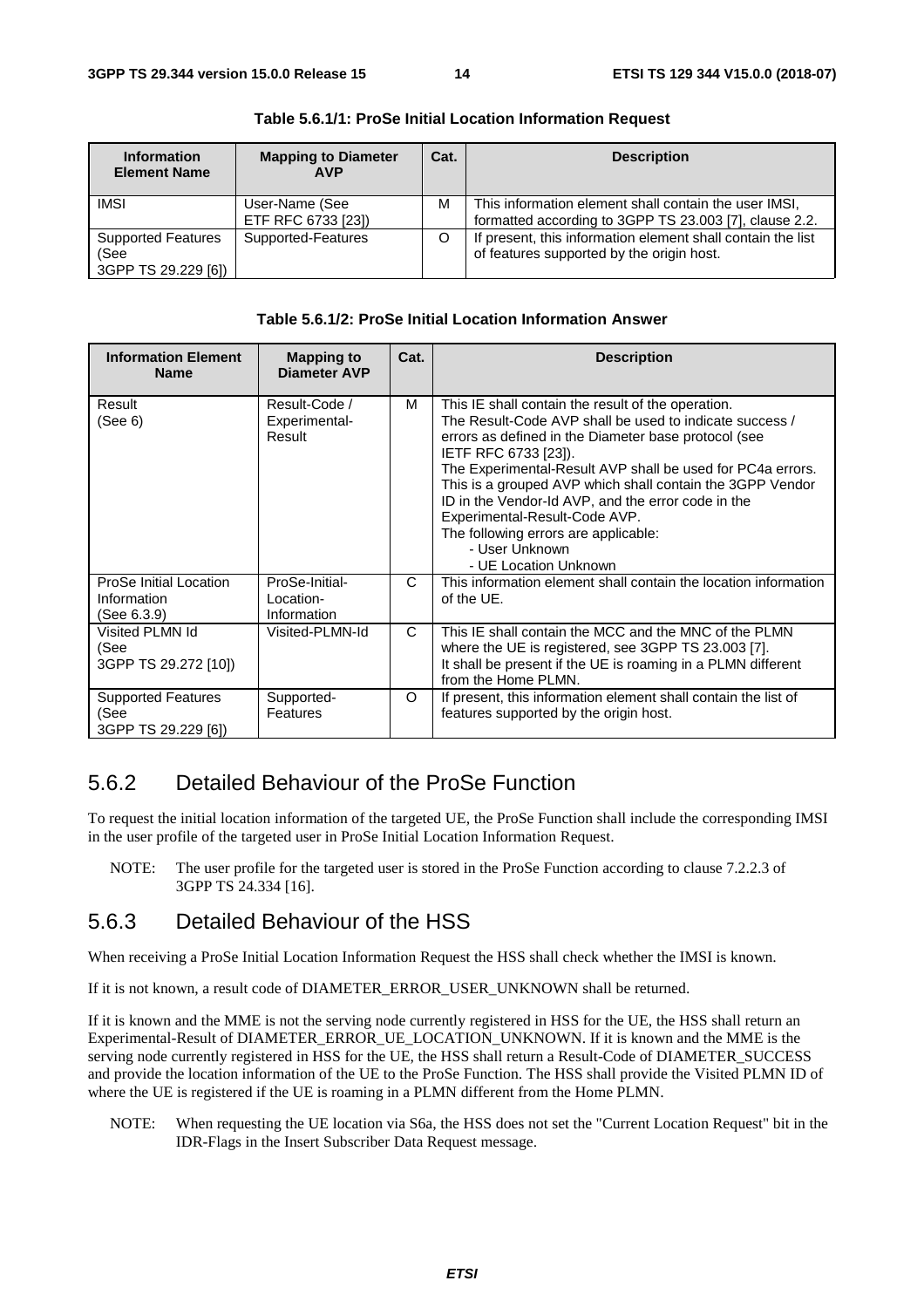## 6 Protocol Specification and Implementations

### 6.1 Introduction

#### 6.1.1 Use of Diameter Base Protocol

The Diameter base protocol as specified in IETF RFC 6733 [23] shall apply except as modified by the defined support of the methods and the defined support of the commands and AVPs, result and error codes as specified in this specification. Unless otherwise specified, the procedures (including error handling and unrecognised information handling) shall be used unmodified.

### 6.1.2 Securing Diameter Messages

For secure transport of Diameter messages, see 3GPP TS 33.210 [4]

### 6.1.3 Accounting Functionality

Accounting functionality (Accounting Session State Machine, related command codes and AVPs) shall not be used on the PC4a interface.

#### 6.1.4 Use of Sessions

Between the ProSe Function and the HSS, Diameter sessions shall be implicitly terminated. An implicitly terminated session is one for which the server does not maintain state information. The client shall not send any re-authorization or session termination requests to the server.

The Diameter base protocol specified in IETF RFC 6733 [23] includes the Auth-Session-State AVP as the mechanism for the implementation of implicitly terminated sessions.

The client (server) shall include in its requests (responses) the Auth-Session-State AVP set to the value NO\_STATE\_MAINTAINED (1), as described in IETF RFC 6733 [23]. As a consequence, the server shall not maintain any state information about this session and the client shall not send any session termination request. Neither the Authorization-Lifetime AVP nor the Session-Timeout AVP shall be present in requests or responses.

### 6.1.5 Transport Protocol

Diameter messages over the PC4a interface shall make use of SCTP, see IETF RFC 4960 [5].

#### 6.1.6 Routing Considerations

This clause specifies the use of the Diameter routing AVPs Destination-Realm and Destination-Host.

The PC4a reference point is defined as an intra-operator interface, and both the ProSe Function and the HSS are located in the home PLMN of the UE that requests ProSe. If the ProSe Function knows the address/name of the HSS for a certain user, both the Destination-Realm and Destination-Host AVPs shall be present in the request. Otherwise, the Destination-Realm AVP shall be present and the command shall be routed to the next Diameter node. Consequently, the Destination-Host AVP is declared as optional in the ABNF for all requests initiated by the ProSe Function.

The HSS obtains the Destination-Host AVP to use in requests towards the ProSe Function, from the Origin-Host AVP received in previous requests from the ProSe Function. Consequently, the Destination-Host AVP is declared as mandatory in the ABNF for all requests initiated by the HSS.

If the Vendor-Specific-Application-ID AVP is received in any of the commands, it shall be ignored by the receiving node, and it shall not be used for routing purposes.

#### 6.1.7 Advertising Application Support

The ProSe Function and the HSS shall advertise support of the Diameter PC4a Application by including the value of the application identifier in the Auth-Application-Id AVP within the Vendor-Specific-Application-Id grouped AVP of the Capabilities-Exchange-Request and Capabilities-Exchange-Answer commands.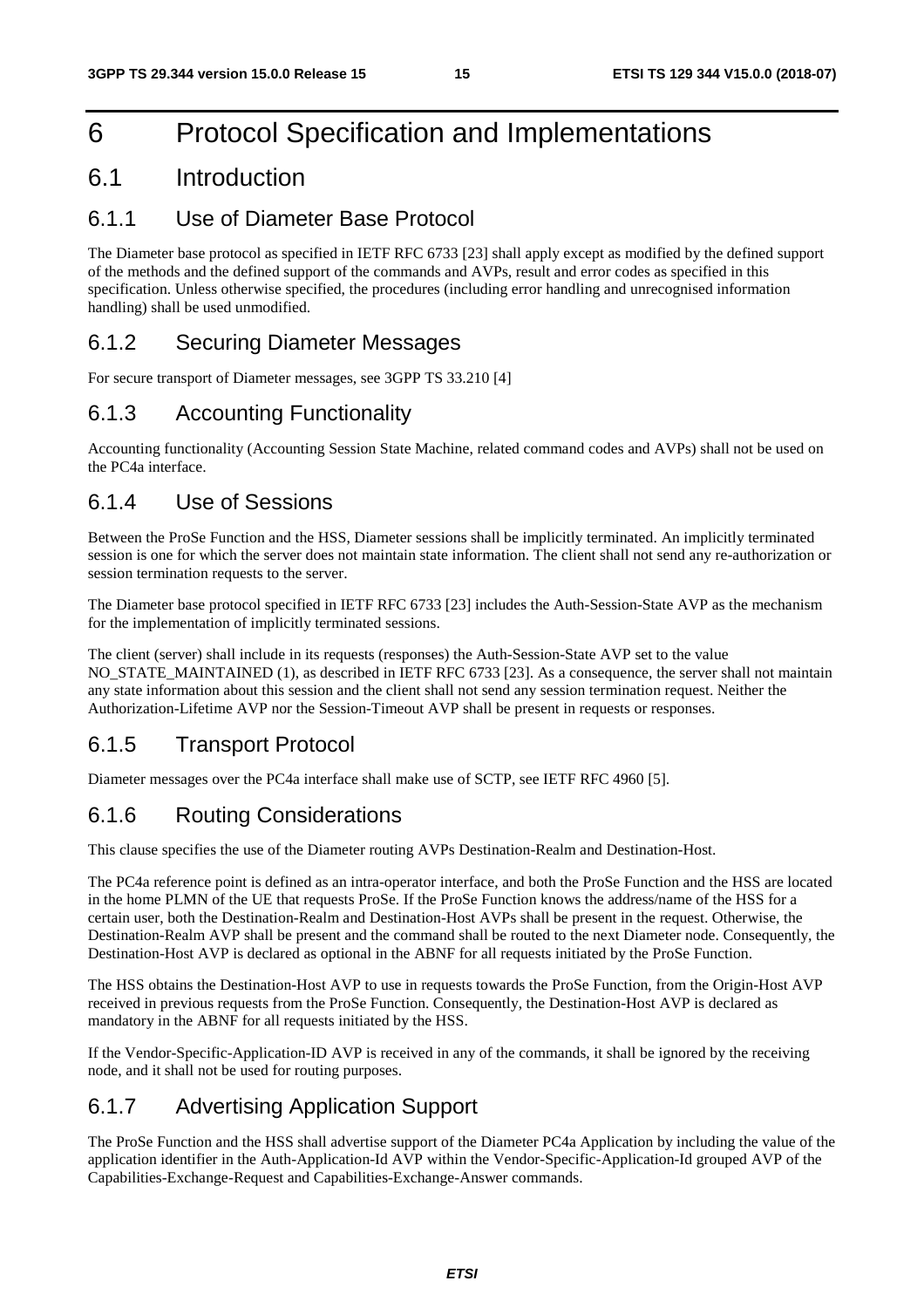The vendor identifier value of 3GPP (10415) shall be included in the Supported-Vendor-Id AVP of the Capabilities-Exchange-Request and Capabilities-Exchange-Answer commands, and in the Vendor-Id AVP within the Vendor-Specific-Application-Id grouped AVP of the Capabilities-Exchange-Request and Capabilities-Exchange-Answer commands.

The Vendor-Id AVP included in Capabilities-Exchange-Request and Capabilities-Exchange-Answer commands that is not included in the Vendor-Specific-Application-Id AVPs as described above shall indicate the manufacturer of the Diameter node as per IETF RFC 6733 [23].

#### 6.1.8 Diameter Application Identifier

The PC4a interface protocol shall be defined as an IETF vendor specific Diameter application, where the vendor is 3GPP. The vendor identifier assigned by IANA to 3GPP (http://www.iana.org/assignments/enterprise-numbers) is 10415.

The Diameter application identifier assigned to the PC4a interface application is 16777336 (allocated by IANA).

### 6.1.9 Use of the Supported-Features AVP

When new functionality is introduced on the PC4a interface, it should be defined as optional. If backwards incompatible changes cannot be avoided, the new functionality shall be introduced as a new feature and support advertised with the Supported-Features AVP. The usage of the Supported-Features AVP on the PC4a interface is consistent with the procedures for the dynamic discovery of supported features as defined in clause 7.2 of 3GPP TS 29.229 [6].

When extending the application by adding new AVPs for a feature, the new AVPs shall have the M bit cleared and the AVP shall not be defined mandatory in the command ABNF.

As defined in 3GPP TS 29.229 [6], the Supported-Features AVP is of type grouped and contains the Vendor-Id, Feature-List-ID and Feature-List AVPs. On the all reference points as specified in this specification, the Supported-Features AVP is used to identify features that have been defined by 3GPP and hence, for features defined in this document, the Vendor-Id AVP shall contain the vendor ID of 3GPP (10415). If there are multiple feature lists defined for the reference point, the Feature-List-ID AVP shall differentiate those lists from one another.

### 6.2 Commands

#### 6.2.1 Introduction

This section defines the Command code values and related ABNF for each command described in this specification.

### 6.2.2 Command-Code Values

This section defines Command-Code values for the PC4a interface application as allocated by IANA.

Every command is defined by means of the ABNF syntax IETF RFC 5234 [8], according to the Command Code Format (CCF) specification defined in IETF RFC 6733 [23]. In the case, the definition and use of an AVP is not specified in this document, the guidelines in IETF RFC 6733 [23] shall apply.

The Vendor-Specific-Application-Id AVP shall not be included in any command sent by Diameter nodes supporting applications defined in this specification. If the Vendor-Specific-Application-Id AVP is received in any of the commands defined in this specification, it shall be ignored by the receiving node.

NOTE: The Vendor-Specific-Application-Id is included as an optional AVP in all Command Code Format specifications defined in this specification in order to overcome potential interoperability issues with intermediate Diameter agents non-compliant with the IETF RFC 6733 [23].

The following Command Codes are defined in this specification: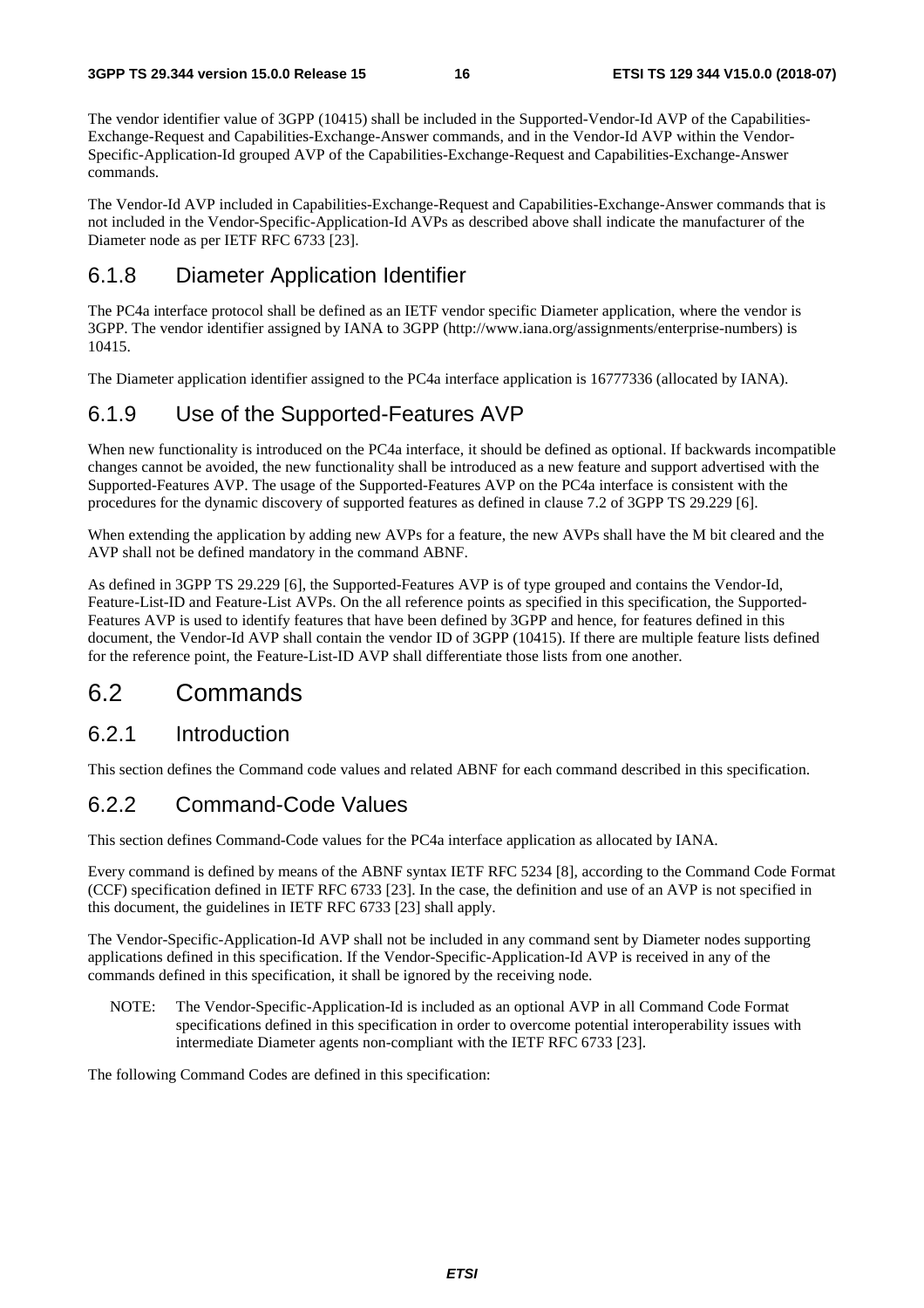| <b>Command-Name</b>           | <b>Abbreviation</b> | Code    | <b>Section</b> |
|-------------------------------|---------------------|---------|----------------|
| ProSe-Subscriber-Information- | <b>PIR</b>          | 8388664 | 6.2.3          |
| Request                       |                     |         |                |
| ProSe-Subscriber-Information- | <b>PIA</b>          | 8388664 | 6.2.4          |
| Answer                        |                     |         |                |
| Update-ProSe-Subscriber-Data- | <b>UPR</b>          | 8388665 | 6.2.5          |
| Request                       |                     |         |                |
| Update-ProSe-Subscriber-Data- | <b>UPA</b>          | 8388665 | 6.2.6          |
| Answer                        |                     |         |                |
| ProSe-Notify-Request          | <b>PNR</b>          | 8388666 | 6.2.7          |
| ProSe-Notify-Answer           | <b>PNA</b>          | 8388666 | 6.2.8          |
| Reset-Request                 | <b>RSR</b>          | 322     | 6.2.9          |
| Reset-Answer                  | <b>RSA</b>          | 322     | 6.2.10         |
| ProSe-Initial-Location-       | <b>PSR</b>          | 8388713 | 6.2.11         |
| <b>Information-Request</b>    |                     |         |                |
| ProSe-Initial-Location-       | <b>PSA</b>          | 8388713 | 6.2.12         |
| <b>Information-Answer</b>     |                     |         |                |

**Table 6.2.2-1: Command-Code values for PC4a** 

For these commands, the Application-ID field shall be set to 16777336 (application identifier of the PC4a interface application, allocated by IANA).

#### 6.2.3 ProSe-Subscriber-Information-Request (PIR) Command

The ProSe-Subscriber-Information-Request (PIR) command, indicated by the Command-Code field set to 8388664 and the "R" bit set in the Command Flags field, is sent from the ProSe Function to the HSS.

Message Format

```
< ProSe-Subscriber-Information-Request > ::= < Diameter Header: 8388664, REQ, PXY, 16777336 > 
                 < Session-Id >
```
[ DRMP ] [ Vendor-Specific-Application-Id ] { Auth-Session-State } { Origin-Host } { Origin-Realm } [ Destination-Host ] { Destination-Realm } { User-Name } \*[ Supported-Features ] [ OC-Supported-Features ] \*[ AVP ] \*[ Proxy-Info ] \*[ Route-Record ]

#### 6.2.4 ProSe-Subscriber-Information-Answer (PIA) Command

The ProSe-Subscriber-Information-Answer (PIA) command, indicated by the Command-Code field set to 8388664 and the "R" bit cleared in the Command Flags field, is sent from the HSS to the ProSe Function.

Message Format

```
< ProSe-Subscriber-Information-Answer > ::= < Diameter Header: 8388664, PXY, 16777336 > 
                   < Session-Id > 
                   [ DRMP ] 
                   [ Vendor-Specific-Application-Id ] 
                   [ Result-Code ] 
                   [ Experimental-Result ]
                   { Auth-Session-State } 
                   { Origin-Host } 
                   { Origin-Realm } 
                   [ ProSe-Subscription-Data ]
```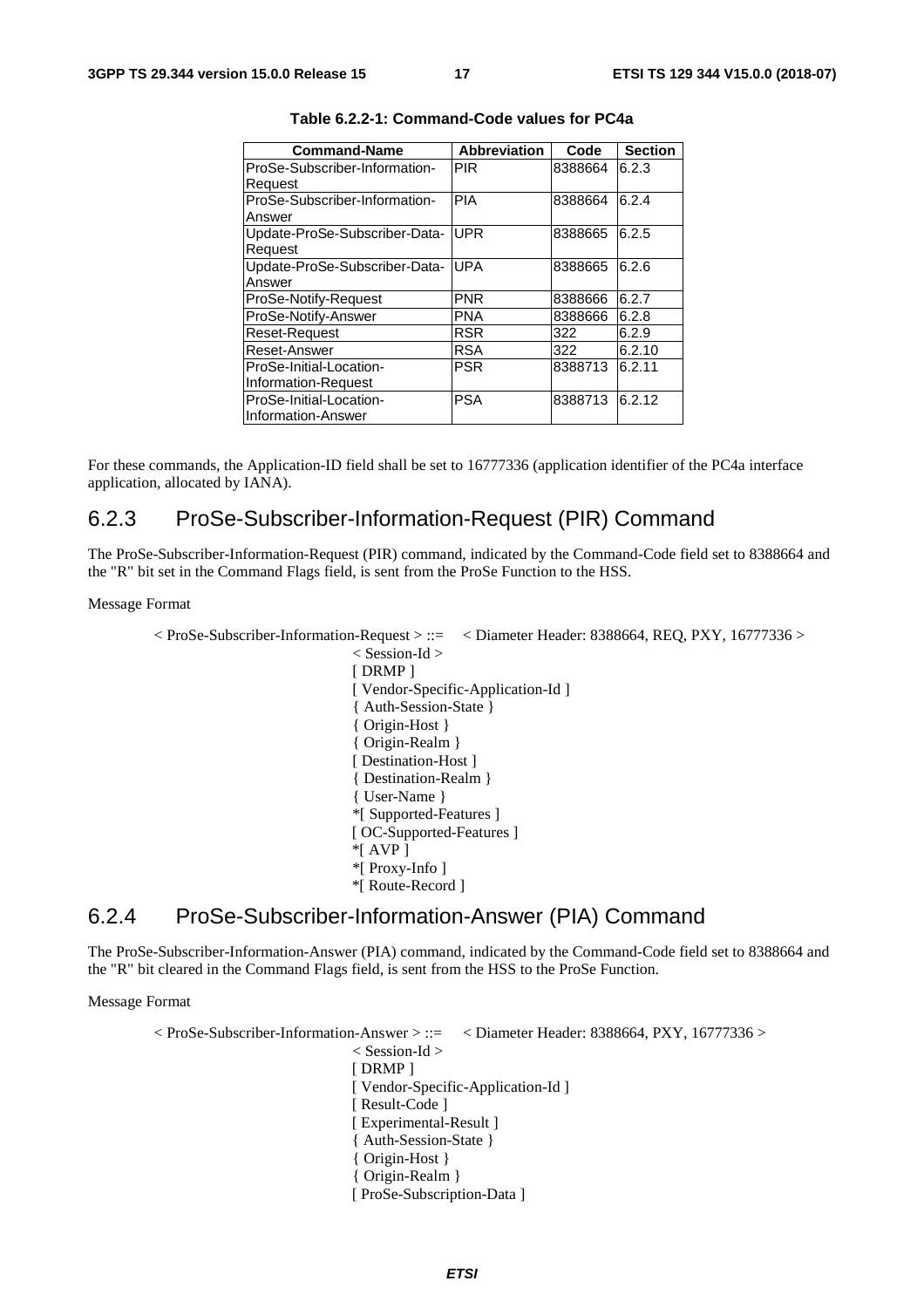[ MSISDN ] [ Visited-PLMN-Id ] \*[ Supported-Features ] [ OC-Supported-Features ]  $[OC-OLR]$ \*[ Load ] \*[ AVP ] \*[ Reset-ID ] [ Failed-AVP ] \*[ Proxy-Info ] \*[ Route-Record ]

#### 6.2.5 Update-ProSe-Subscriber-Data-Request (UPR) Command

The Update-ProSe Subscriber Data-Request (UPR) command, indicated by the Command-Code field set to 8388665 and the 'R' bit set in the Command Flags field, is sent from the HSS to the ProSe Function.

Message Format when used over the PC4a application:

< Update-ProSe-Subscriber-Data-Request > ::= < Diameter Header: 8388665, REQ, PXY, 16777336 >

< Session-Id > [ DRMP ] [ Vendor-Specific-Application-Id ] { Auth-Session-State } { Origin-Host } { Origin-Realm } { Destination-Host } { Destination-Realm } { User-Name } \*[ Supported-Features ] [ ProSe Subscription-Data ] [ Visited-PLMN-Id ] { UPR-Flags } \*[ Reset-ID ] \*[ AVP ] \*[ Proxy-Info ] \*[ Route-Record ]

#### 6.2.6 Update-ProSe-Subscriber-Data-Answer (UPA) Command

The Update-ProSe Subscriber Data-Answer (UPA) command, indicated by the Command-Code field set to 8388665 and the 'R' bit cleared in the Command Flags field, is sent from the ProSe Function to the HSS.

Message Format when used over the PC4a application:

< Update-ProSe-Subscriber-Data-Answer> ::= < Diameter Header: 8388665, PXY, 16777336 >

< Session-Id > [ DRMP ] [ Vendor-Specific-Application-Id ] \*[ Supported-Features ] [ Result-Code ] [ Experimental-Result ] { Auth-Session-State } { Origin-Host } { Origin-Realm } \*[ AVP ] [ Failed-AVP ] \*[ Proxy-Info ] \*[ Route-Record ]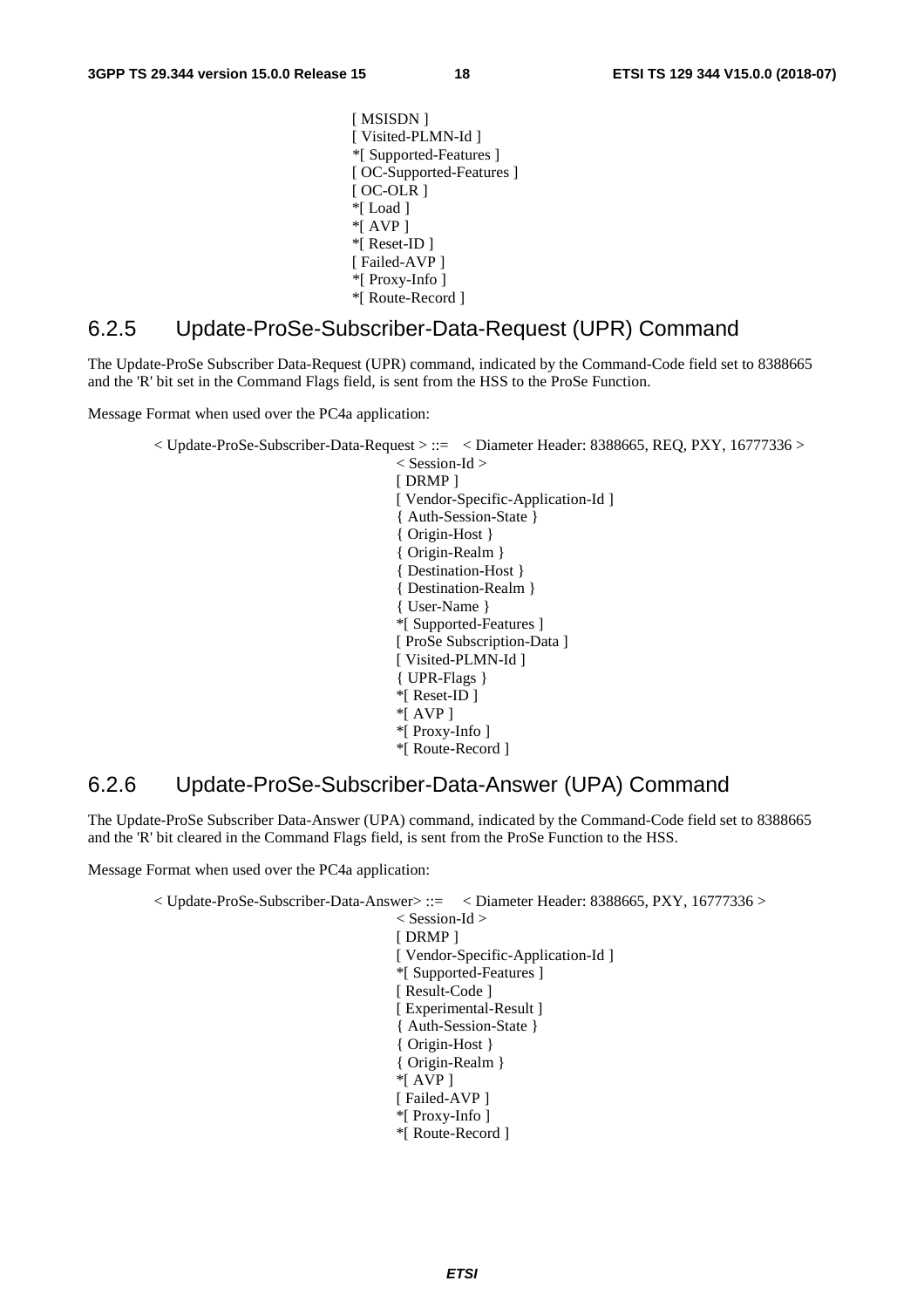### 6.2.7 ProSe-Notify-Request (PNR) Command

The ProSe-Notify-Request (PNR) command, indicated by the Command-Code field set to 8388666 and the "R" bit set in the Command Flags field, is sent from the ProSe Function to the HSS.

Message Format

 $\langle$  ProSe-Notify-Request  $> ::= \langle$  Diameter Header: 8388666, REQ, PXY, 16777336  $>$ < Session-Id > [ DRMP ] [ Vendor-Specific-Application-Id ] { Auth-Session-State } { Origin-Host } { Origin-Realm } [ Destination-Host ] { Destination-Realm } [ User-Name ] [ ProSe-Permission ] [ Visited-PLMN-Id ] [ PNR-Flags ] \*[ Supported-Features ] [ OC-Supported-Features ] \*[ AVP ] \*[ Proxy-Info ] \*[ Route-Record ]

#### 6.2.8 ProSe-Notify-Answer (PNA) Command

The ProSe-Notify-Answer (PNA) command, indicated by the Command-Code field set to 8388666 and the "R" bit cleared in the Command Flags field, is sent from the HSS to the ProSe Function.

Message Format

 $\langle$  ProSe-Notify-Answer  $\rangle$  ::=  $\langle$  Diameter Header: 8388666, PXY, 16777336  $\rangle$ < Session-Id > [ DRMP ] [ Vendor-Specific-Application-Id ] [ Result-Code ] [ Experimental-Result ] { Auth-Session-State } { Origin-Host } { Origin-Realm } \*[ Supported-Features ] [ OC-Supported-Features ] [ OC-OLR ] \*[ Load ] \*[ AVP ] [ Failed-AVP ] \*[ Proxy-Info ] \*[ Route-Record ]

#### 6.2.9 Reset-Request (RSR) Command

The Reset-Request (RSR) command, indicated by the Command-Code field set to 322 and the 'R' bit set in the Command Flags field, is sent from HSS to the ProSe Function.

Message Format when used over the PC4a application:

< Reset-Request> ::=< Diameter Header: 322, REQ, PXY, 16777336 > < Session-Id > [ DRMP ] [ Vendor-Specific-Application-Id ] { Origin-Host }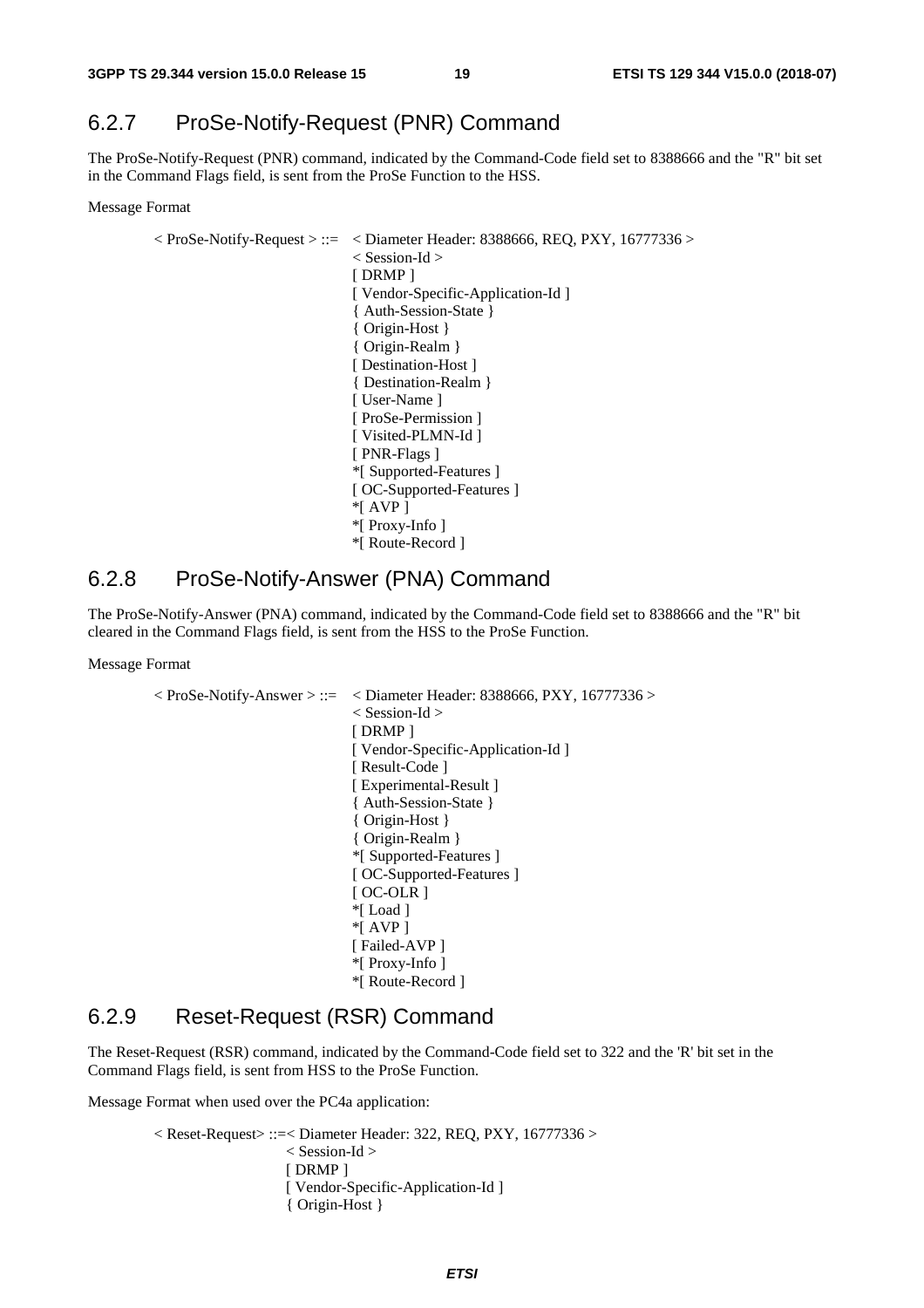{ Origin-Realm } { Destination-Host } { Destination-Realm } \*[ Supported-Features ] \*[ User-Id ] \*[ Reset-ID ]  $*$ [ AVP ] \*[ Proxy-Info ] \*[ Route-Record ]

#### 6.2.10 Reset-Answer (RSA) Command

The Reset-Answer (RSA) command, indicated by the Command-Code field set to 322 and the 'R' bit cleared in the Command Flags field, is sent from ProSe Function to HSS.

Message Format when used over the PC4a application:

```
< Reset-Answer> ::=< Diameter Header: 322, PXY, 16777336 >< Session-Id > 
        [ DRMP ] 
         [ Vendor-Specific-Application-Id ] 
         *[ Supported-Features ] 
         [ Result-Code ]
         [ Experimental-Result ]
         { Auth-Session-State } 
          { Origin-Host } 
         { Origin-Realm } 
         *[ AVP ] 
         [ Failed-AVP ]
         *[ Proxy-Info ] 
         *[ Route-Record ]
```
#### 6.2.11 ProSe-Initial-Location-Information-Request (PSR) Command

The ProSe-Initial-Location-Information-Request (PSR) command, indicated by the Command-Code field set to 8388713 and the "R" bit set in the Command Flags field, is sent from the ProSe Function to the HSS.

Message Format

```
< ProSe-Subscriber-Information-Request > ::= < Diameter Header: 8388713, REQ, PXY, 16777336 > 
                   < Session-Id > 
                   [ DRMP ] 
                   [ Vendor-Specific-Application-Id ] 
                    { Auth-Session-State } 
                    { Origin-Host } 
                    { Origin-Realm } 
                   [ Destination-Host ]
                    { Destination-Realm } 
                   { User-Name } 
                   *[ Supported-Features ] 
                   *[ AVP ] 
                    *[ Proxy-Info ] 
                   *[ Route-Record ]
```
#### 6.2.12 ProSe-Initial-Location-Information-Answer (PSA) Command

The ProSe-Initial-Location-Information-Answer (PSA) command, indicated by the Command-Code field set to 8388713 and the "R" bit cleared in the Command Flags field, is sent from the HSS to the ProSe Function.

Message Format

< ProSe-Subscriber-Information-Answer > ::= < Diameter Header: 8388713, PXY, 16777336 > < Session-Id >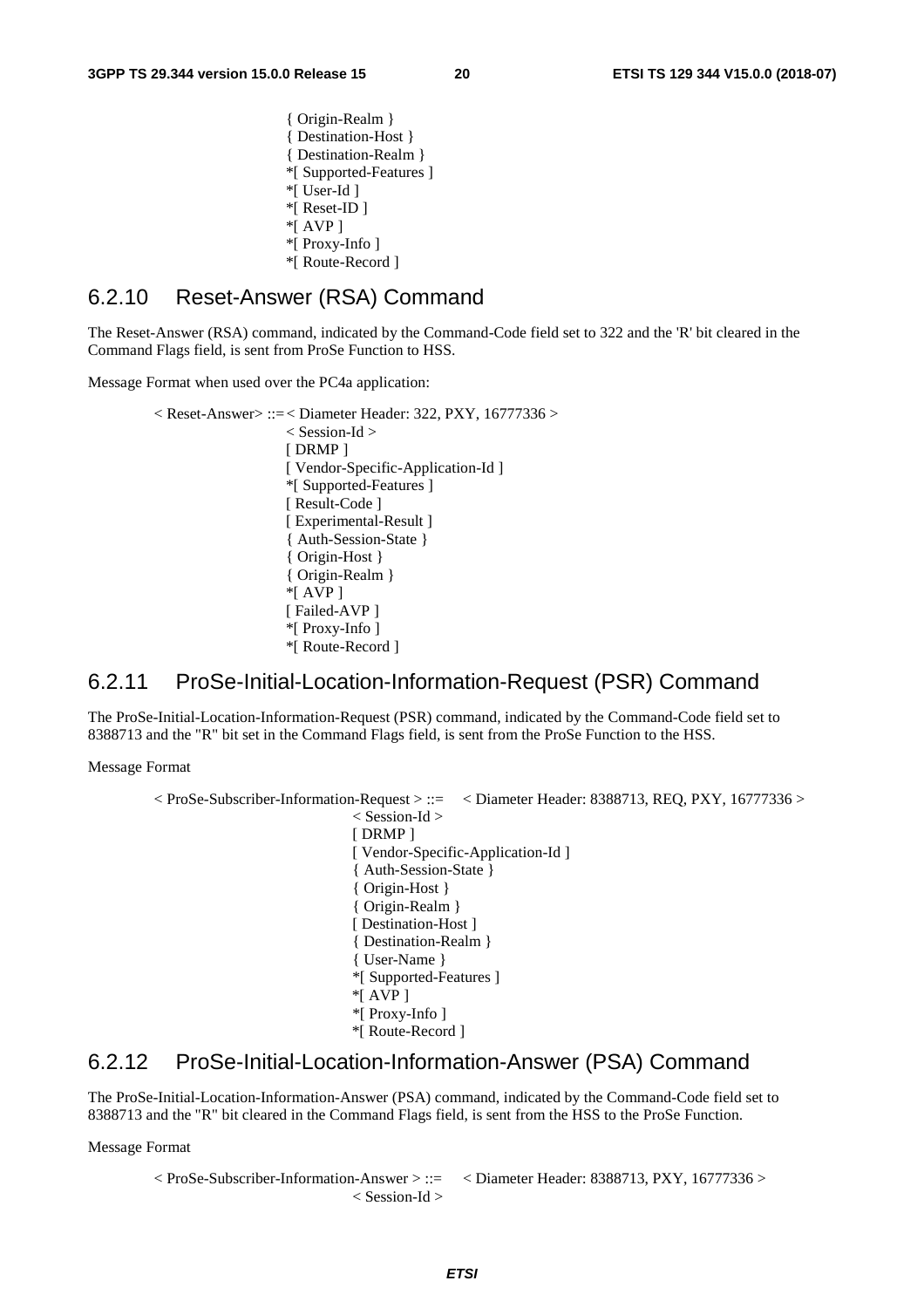[ DRMP ] [ Vendor-Specific-Application-Id ] [ Result-Code ] [ Experimental-Result ] { Auth-Session-State } { Origin-Host } { Origin-Realm } [ ProSe-Initial-Location-Information ] [ Visited-PLMN-Id ] \*[ Supported-Features ]  $*$ [ AVP ] [ Failed-AVP ] \*[ Proxy-Info ] \*[ Route-Record ]

### 6.3 AVPs

#### 6.3.1 General

The following table specifies the Diameter AVPs defined for the PC4a interface protocol, their AVP Code values, types, possible flag values and whether or not the AVP may be encrypted. The Vendor-ID header of all AVPs defined in this specification shall be set to 3GPP (10415).

| <b>AVP Flag rules</b>                                                                                                    |                 |         |                                             |     |  |     |     |               |
|--------------------------------------------------------------------------------------------------------------------------|-----------------|---------|---------------------------------------------|-----|--|-----|-----|---------------|
| <b>Attribute Name</b>                                                                                                    | <b>AVP Code</b> |         | Section Value Type Must May Should Must May |     |  |     |     |               |
|                                                                                                                          |                 | defined |                                             |     |  | not | not | <b>IEncr.</b> |
| ProSe-Subscription-Data                                                                                                  | 3701            | 6.3.2   | Grouped                                     | M.V |  |     |     | No.           |
| ProSe-Permission                                                                                                         | 3702            | 6.3.3   | Unsigned32 <sub>M,V</sub>                   |     |  |     |     | <b>No</b>     |
| ProSe-Allowed-PLMN                                                                                                       | 3703            | 6.3.4   | Grouped                                     | M.V |  |     |     | <b>No</b>     |
| lProSe-Direct-Allowed                                                                                                    | 3704            | 6.3.5   | Unsigned32 <sub>M,V</sub>                   |     |  |     |     | <b>No</b>     |
| UPR-Flags                                                                                                                | 3705            | 6.3.6   | Unsigned32 <sub>M,V</sub>                   |     |  |     |     | No            |
| PNR-Flags                                                                                                                | 3706            | 6.3.7   | Unsigned32 <sub>M,V</sub>                   |     |  |     |     | <b>No</b>     |
| ProSe-Initial-Location-Information                                                                                       | 3707            | 6.3.9   | Grouped                                     | M.V |  |     |     | INo.          |
| NOTE 1: The AVP header bit denoted as "M", indicates whether support of the AVP is required. The AVP header bit          |                 |         |                                             |     |  |     |     |               |
| denoted as "V", indicates whether the optional Vendor-ID field is present in the AVP header. For further                 |                 |         |                                             |     |  |     |     |               |
| details, see IETF RFC 6733 [23].                                                                                         |                 |         |                                             |     |  |     |     |               |
| NOTE 2: If the M-bit is set for an AVP and the receiver does not understand the AVP, it shall return a rejection. If the |                 |         |                                             |     |  |     |     |               |
| M-bit is not set for an AVP, the receiver shall not return a rejection, whether or not it understands the AVP. If        |                 |         |                                             |     |  |     |     |               |
| the receiver understands the AVP but the M-bit value does not match with the definition in this table, the               |                 |         |                                             |     |  |     |     |               |
| receiver shall ignore the M-bit.                                                                                         |                 |         |                                             |     |  |     |     |               |

#### **Table 6.3.1-1: PC4a specific Diameter AVPs**

The following table specifies the Diameter AVPs re-used by the PC4a interface protocol from existing Diameter Applications, including a reference to their respective specifications and when needed, a short description of their use within PC4a.

Any other AVPs from existing Diameter Applications, except for the AVPs from Diameter Base Protocol, do not need to be supported. The AVPs from Diameter Base Protocol are not included in table 6.3.1-2, but they may be re-used for the PC4a protocol.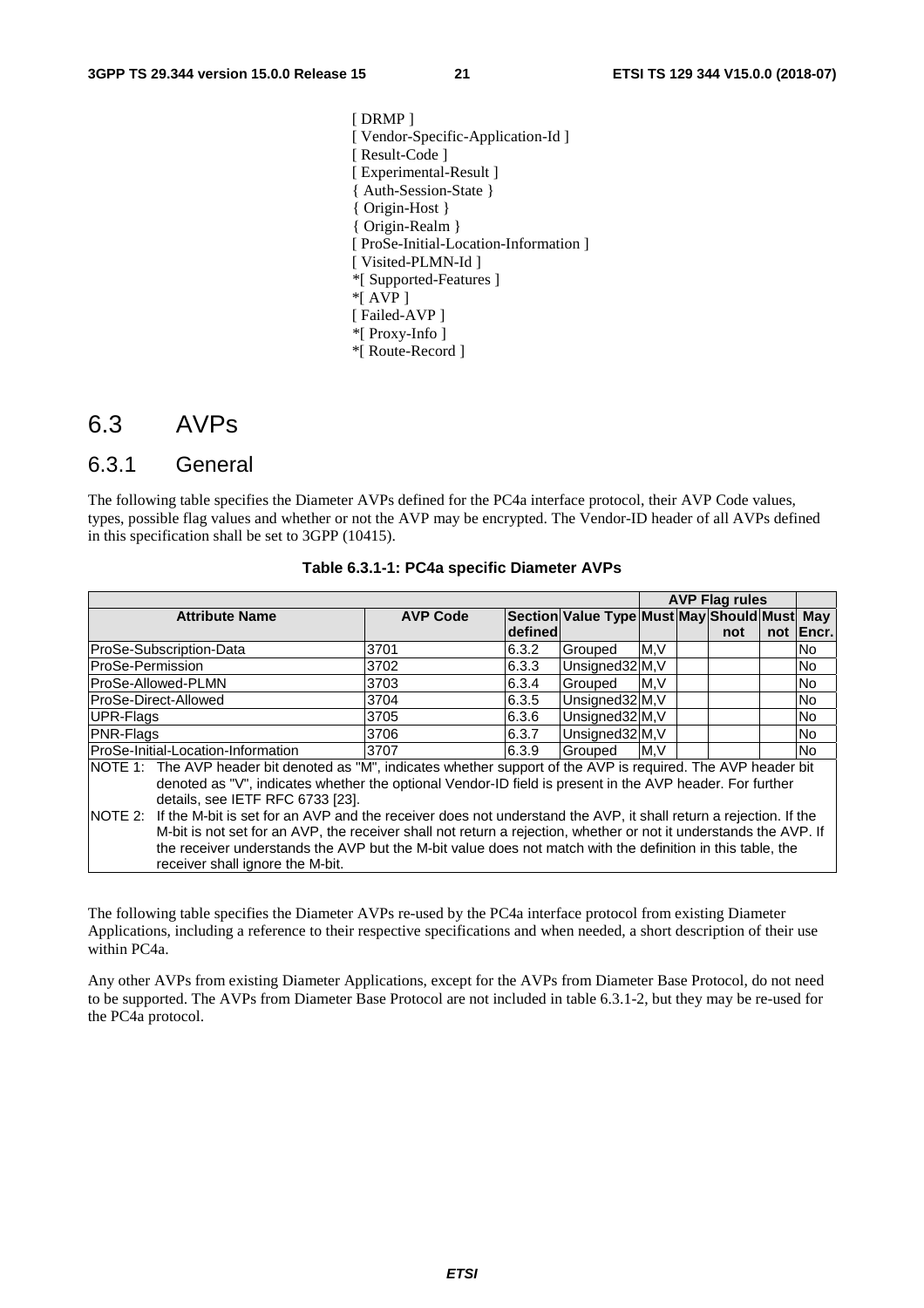| <b>Attribute</b><br><b>Name</b>                                                                                                                                                                                                                                                                                                                                         | <b>Reference</b>                      | <b>Comments</b>                                                                                                                                                                             | M-bit              |  |
|-------------------------------------------------------------------------------------------------------------------------------------------------------------------------------------------------------------------------------------------------------------------------------------------------------------------------------------------------------------------------|---------------------------------------|---------------------------------------------------------------------------------------------------------------------------------------------------------------------------------------------|--------------------|--|
| Visited-PLMN-<br>ld                                                                                                                                                                                                                                                                                                                                                     | 3GPP TS 29.272 [10]                   |                                                                                                                                                                                             |                    |  |
| Supported-<br>Features                                                                                                                                                                                                                                                                                                                                                  | 3GPP TS 29.229 [6]                    |                                                                                                                                                                                             |                    |  |
| Feature-List-<br>ID                                                                                                                                                                                                                                                                                                                                                     | 3GPP TS 29.229 [6]                    |                                                                                                                                                                                             |                    |  |
| Feature-List                                                                                                                                                                                                                                                                                                                                                            | 3GPP TS 29.229 [6]                    |                                                                                                                                                                                             |                    |  |
| User-Id                                                                                                                                                                                                                                                                                                                                                                 | 3GPP TS 29.272 [10] See clause 6.3.8  |                                                                                                                                                                                             |                    |  |
| Reset-ID                                                                                                                                                                                                                                                                                                                                                                | 3GPP TS 29.272 [10]                   |                                                                                                                                                                                             |                    |  |
| <b>MSISDN</b>                                                                                                                                                                                                                                                                                                                                                           | 3GPP TS 29.329 [12]                   |                                                                                                                                                                                             |                    |  |
| MME-Name                                                                                                                                                                                                                                                                                                                                                                | 3GPP TS 29.173 [14] See clause 6.3.10 |                                                                                                                                                                                             |                    |  |
| E-UTRAN-<br>Cell-Global-<br>Identity                                                                                                                                                                                                                                                                                                                                    | 3GPP TS 29.272 [10]                   |                                                                                                                                                                                             |                    |  |
| Tracking-Area-<br>Identity                                                                                                                                                                                                                                                                                                                                              | 3GPP TS 29.272 [10]                   |                                                                                                                                                                                             |                    |  |
| Age-Of-<br>Location-<br>Information                                                                                                                                                                                                                                                                                                                                     | 3GPP TS 29.272 [10]                   |                                                                                                                                                                                             |                    |  |
| 3GPP-<br>Charging-<br>Characteristics                                                                                                                                                                                                                                                                                                                                   |                                       | See 3GPP TS 32.251 [19] Annex A and 3GPP TS 32.298 [20] clause<br>3GPP TS 29.061 [18] 5.1.2.2.7. This attribute holds the ProSe-related Charging Characteristics<br>for a ProSe subscriber. | Must<br>set        |  |
| $\overline{OC}$ -<br>Supported-<br>Features                                                                                                                                                                                                                                                                                                                             | IETF RFC 7683 [15]                    | See section 6.3.11                                                                                                                                                                          | Must<br>set        |  |
| OC-OLR                                                                                                                                                                                                                                                                                                                                                                  | IETF RFC 7683 [15]                    | See section 6.3.12                                                                                                                                                                          | Must<br>set        |  |
| <b>DRMP</b>                                                                                                                                                                                                                                                                                                                                                             | <b>IETF RFC 7944 [21]</b>             | see section 6.3.14                                                                                                                                                                          | Must<br>not<br>set |  |
| Load                                                                                                                                                                                                                                                                                                                                                                    | IETF draft-ietf-dime-<br>load-03 [22] | See section 6.3.15                                                                                                                                                                          | Must<br>not<br>set |  |
| NOTE 1:<br>The M-bit settings for re-used AVPs override those of the defining specifications that are referenced. Values<br>include: "Must set", "Must not set". If the M-bit setting is blank, then the defining specification applies.<br>NOTE 2:<br>If the M-bit is set for an AVP and the receiver does not understand the AVP, it shall return a rejection. If the |                                       |                                                                                                                                                                                             |                    |  |

|  |  |  | Table 6.3.1-2: PC4a re-used Diameter AVPs |
|--|--|--|-------------------------------------------|
|--|--|--|-------------------------------------------|

NOTE 2: If the M-bit is set for an AVP and the receiver does not understand the AVP, it shall return a rejection. If the M-bit is not set for an AVP, the receiver shall not return a rejection, whether or not it understands the AVP. If the receiver understands the AVP but the M-bit value does not match with the definition in this table, the receiver shall ignore the M-bit.

#### 6.3.2 ProSe-Subscription-Data

The ProSe-Subscription-Data AVP is of type Group. It shall contain the ProSe related subscription data.

AVP format

ProSe-Subscription-Data ::= <AVP header: 3701 10415>

- { ProSe-Permission }
- \*[ ProSe-Allowed-PLMN ]

[ 3GPP-Charging-Characteristics ]

\*[AVP]

#### 6.3.3 ProSe-Permission

The ProSe-Permission AVP is of type Unsigned32 and it shall contain a bit mask that indicates the permissions for ProSe subscribed by the user. The meaning of the bits shall be as defined in table 6.3.3/1: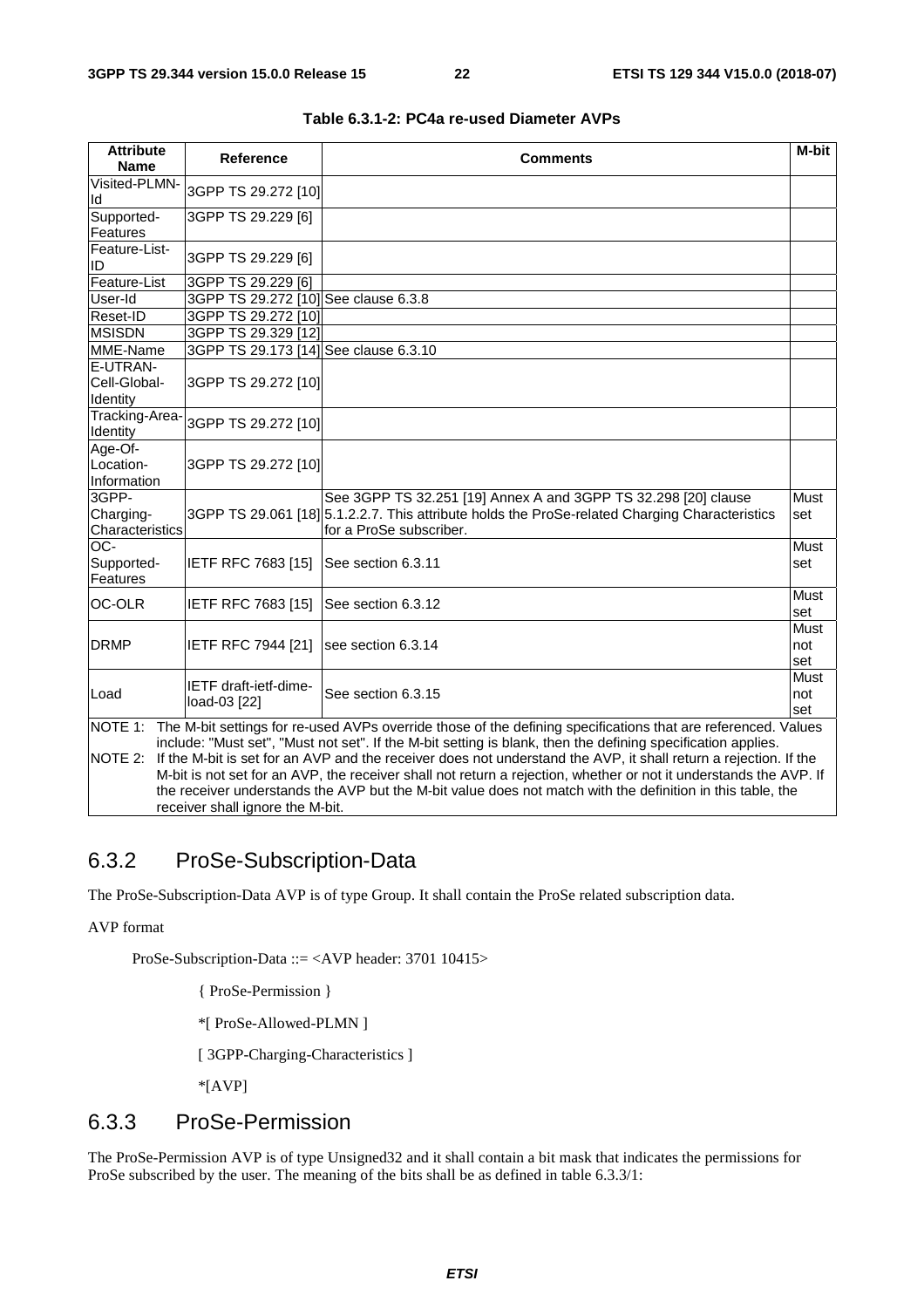| Bit            | <b>Name</b>             | <b>Description</b>                                                                        |
|----------------|-------------------------|-------------------------------------------------------------------------------------------|
| $\Omega$       | ProSe Direct            | This bit, when set, indicates that the user is allowed to use                             |
|                | Discovery               | ProSe Direct Discovery.                                                                   |
| 1              | <b>EPC-level ProSe</b>  | This bit, when set, indicates that the user is allowed to use EPC-                        |
|                | Discovery               | level ProSe Discovery.                                                                    |
| 2              | EPC support WLAN        | This bit, when set, indicates that the user is allowed to use EPC                         |
|                | <b>Direct Discovery</b> | support WLAN Direct Discovery and Communication.                                          |
|                | and Communication       |                                                                                           |
| 3              | one-to-many ProSe       | This bit, when set, indicates that the user is allowed to use one-                        |
|                | Direct                  | to-many ProSe Direct Communication.                                                       |
|                | Communication           |                                                                                           |
| 4              | one-to-one ProSe        | This bit, when set, indicates that the user is allowed to use one-                        |
|                | Direct                  | to-one ProSe Direct Communication.                                                        |
|                | Communication           |                                                                                           |
| 5              | UE-to-Network           | This bit, when set, indicates that the user is allowed to act as a                        |
|                | Relay                   | UE-to-Network relay.                                                                      |
| 6              | Remote-UE-access        | This bit, when set, indicates that the user is allowed to act as a                        |
|                |                         | Remote-UE.                                                                                |
| $\overline{7}$ | <b>Restricted ProSe</b> | This bit, when set, indicates that the user is allowed to use                             |
|                | Direct Discovery        | restricted ProSe Direct Discovery.                                                        |
| NOTE:          |                         | Bits not defined in this table shall be cleared by the HSS and discarded by the receiving |
|                | ProSe Function.         |                                                                                           |

**Table 6.3.3-1: ProSe-Permission** 

#### 6.3.4 ProSe-Allowed-PLMN

The ProSe-Allowed-PLMN AVP is of type Group. It shall contain the PLMN where the UE is authorised to announce or monitor or both for ProSe Discovery or to use ProSe direct communication.

AVP format

ProSe-Allowed-PLMN ::= <AVP header: 3703 10415>

[ Visited-PLMN-Id ]

[ Authorized-Discovery-Range ]

[ ProSe-Direct-Allowed ]

\*[AVP]

The Authorized-Discovery-Range Information Element should only be present if the Visited-PLMN-Id is the PLMN-Id of the HPLMN; otherwise it should be absent.

#### 6.3.5 ProSe-Direct-Allowed

The ProSe-Direct-Allowed AVP is of type Unsigned32 and it shall contain a bit mask that indicates the services the UE is authorised to use for ProSe Direct functionalities in a specific PLMN. The meaning of the bits shall be as defined in table 6.3.5-1: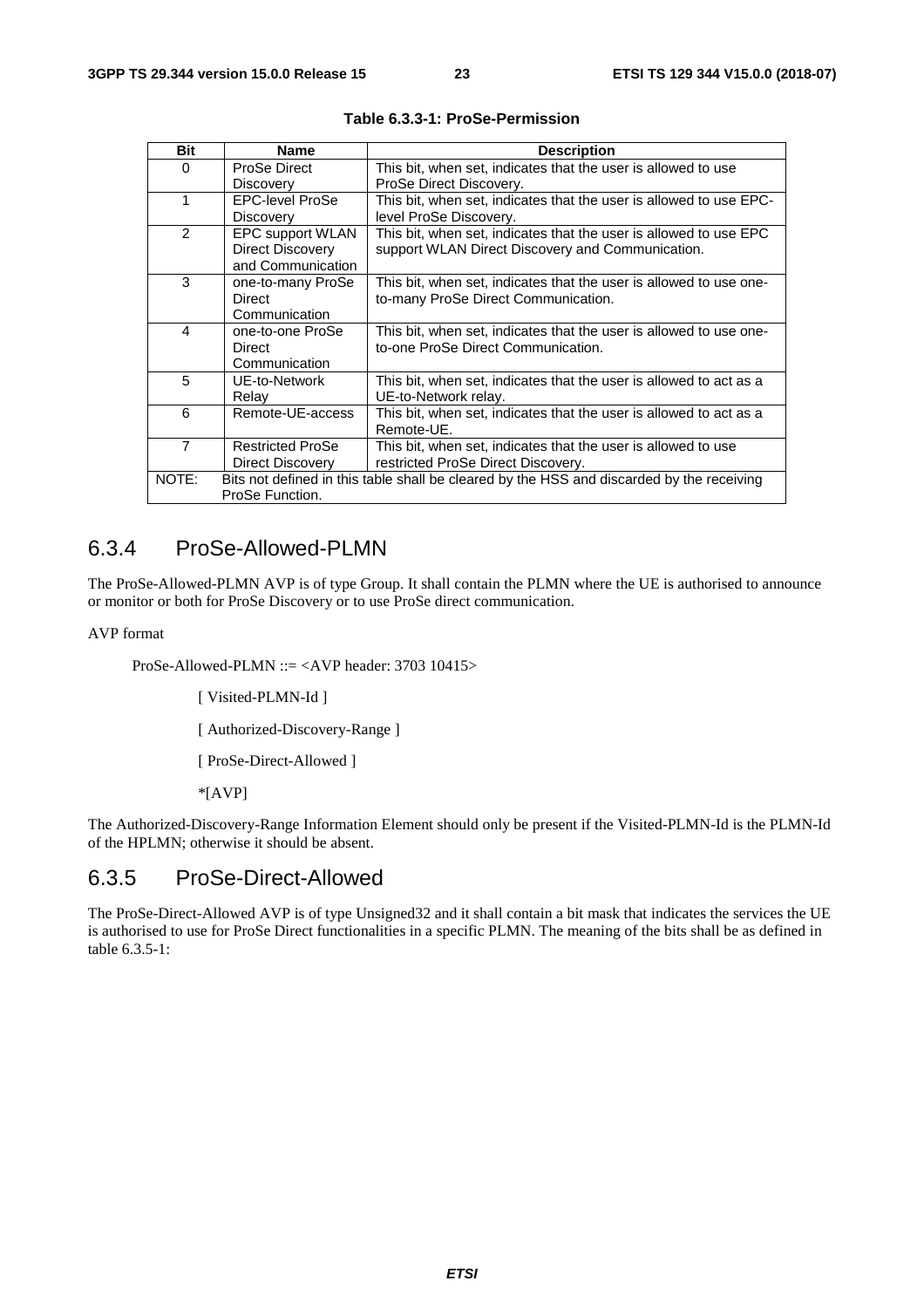| <b>Bit</b>      | <b>Name</b>          | <b>Description</b>                                                                        |  |
|-----------------|----------------------|-------------------------------------------------------------------------------------------|--|
| 0               | Announce             | This bit, when set, indicates that the user is allowed to announce                        |  |
|                 |                      | in the corresponding PLMN for open ProSe Discovery.                                       |  |
| 1               | Monitor              | This bit, when set, indicates that the user is allowed to monitor in                      |  |
|                 |                      | the corresponding PLMN for open ProSe Discovery.                                          |  |
| $\overline{2}$  | Communication        | This bit, when set, indicates that the user is allowed for ProSe                          |  |
|                 |                      | direct one to many communication in the corresponding PLMN.                               |  |
| 3               | One-to-one           | This bit, when set, indicates that the user is allowed to perform                         |  |
|                 | Communication        | one-to-one ProSe Direct Communication.                                                    |  |
| 4               | <b>Discoverer</b>    | This bit, when set, indicates that the user is allowed to perform                         |  |
|                 |                      | discoverer operation in the corresponding PLMN for ProSe                                  |  |
|                 |                      | Discovery Model B.                                                                        |  |
| 5               | <b>Discoveree</b>    | This bit, when set, indicates that the user is allowed to perform                         |  |
|                 |                      | discoveree operation in the corresponding PLMN for ProSe                                  |  |
|                 |                      | Discovery Model B.                                                                        |  |
| 6               | Restricted-          | This bit, when set, indicates that the user is allowed to announce                        |  |
|                 | announce             | in the corresponding PLMN for restricted ProSe Discovery.                                 |  |
| $\overline{7}$  | Restricted-          | This bit, when set, indicates that the user is allowed to monitor in                      |  |
|                 | monitoring           | the corresponding PLMN for restricted ProSe Discovery.                                    |  |
| 8               | Application-         | This bit, when set, indicates that the user is allowed to announce                        |  |
|                 | controlled extension | or monitor with application-controlled extension in the                                   |  |
|                 |                      | corresponding PLMN for restricted ProSe Discovery                                         |  |
| 9               | On-demand            | This bit, when set, indicates that the user is allowed to perform                         |  |
|                 | announcing           | on-demand announcing in the corresponding PLMN for                                        |  |
|                 |                      | restricted ProSe Discovery                                                                |  |
| NOTE:           |                      | Bits not defined in this table shall be cleared by the HSS and discarded by the receiving |  |
| ProSe Function. |                      |                                                                                           |  |

## 6.3.6 UPR-Flags

The UPR-Flags AVP is of type Unsigned32 and it shall contain a bit mask. The meaning of the bits is defined in table 6.3.6-1:

| <b>Bit</b>     | <b>Name</b>                                                                                                          | <b>Description</b>                                                                          |  |
|----------------|----------------------------------------------------------------------------------------------------------------------|---------------------------------------------------------------------------------------------|--|
| 0              | Update                                                                                                               | This bit, when set, indicates that the ProSe subscriber related<br>data are updated.        |  |
|                | Removal                                                                                                              | This bit, when set, indicates that all of the ProSe subscriber<br>related data are removed. |  |
| $\mathfrak{p}$ | Reset-ID Update                                                                                                      | This bit, when set, indicates that the complete list on Reset-IDs<br>is updated.            |  |
| 3              | Reset-ID Removal                                                                                                     | This bit, when set, indicates that the complete list on Reset-IDs<br>is removed.            |  |
| NOTE:          | Bits not defined in this table shall be cleared by the sending HSS and discarded by the<br>receiving ProSe Function. |                                                                                             |  |

### 6.3.7 PNR-Flags

The PNR-Flags AVP is of type Unsigned32 and it shall contain a bit mask. The meaning of the bits shall be as defined in table 6.3.7-1: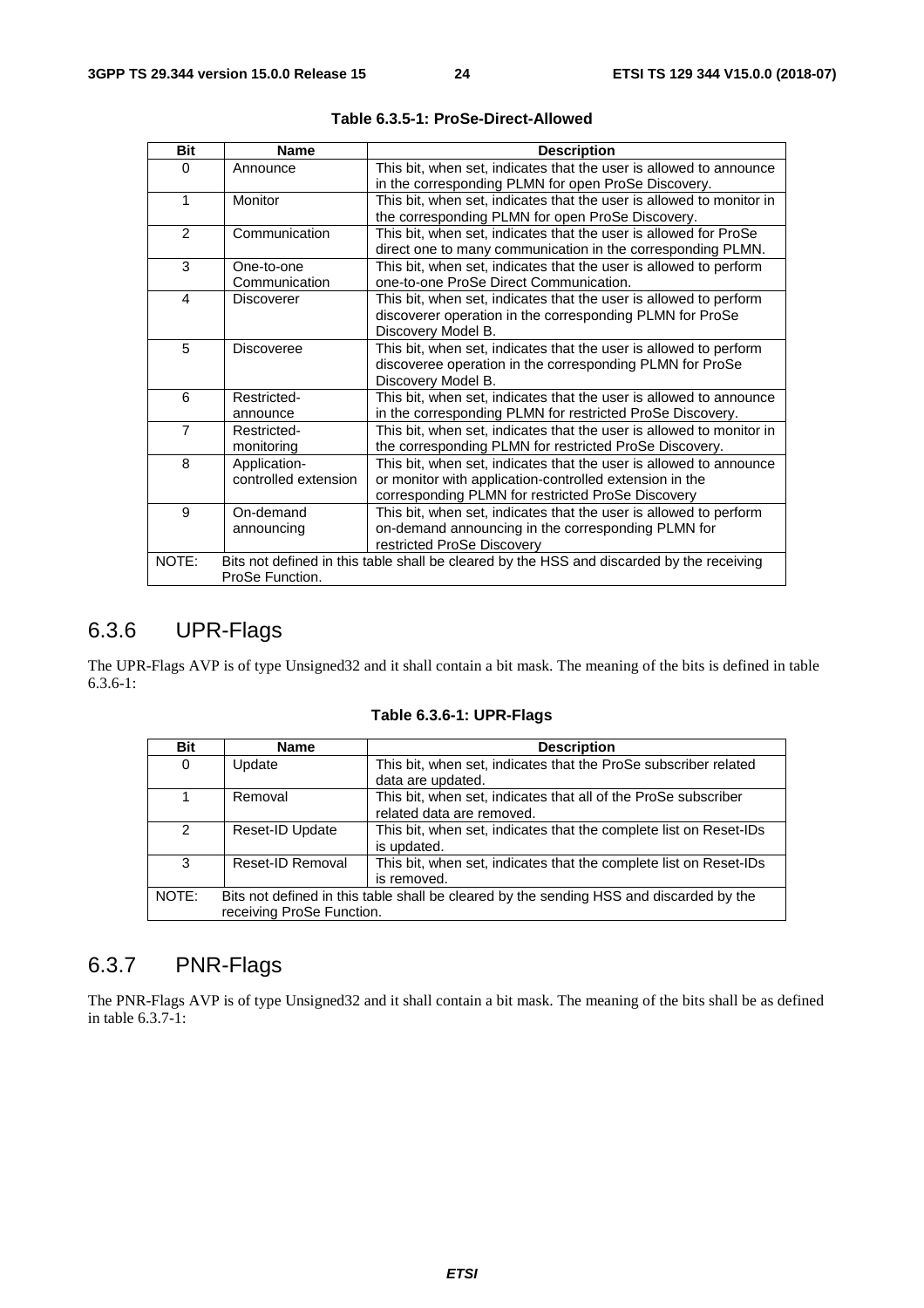| bit           | name                                                                                                                                        | <b>Description</b>                                                                                                                                |  |  |
|---------------|---------------------------------------------------------------------------------------------------------------------------------------------|---------------------------------------------------------------------------------------------------------------------------------------------------|--|--|
| 0             | Direct Discovery<br>Revoked                                                                                                                 | This bit, when set, shall indicate to the HSS that the<br>authorization for ProSe direct discovery is to be revoked on the<br>indicated PLMN.     |  |  |
|               | Direct<br>Communication<br>Revoked                                                                                                          | This bit, when set, shall indicate to the HSS that the<br>authorization for ProSe direct communication is to be revoked on<br>the indicated PLMN. |  |  |
| $\mathcal{P}$ | Purged UE                                                                                                                                   | This bit, when set, shall indicate to the HSS that the subscriber's<br>data has been deleted from the ProSe Function.                             |  |  |
|               | NOTE 1: Bits not defined in this table shall be cleared by the sending ProSe Function and                                                   |                                                                                                                                                   |  |  |
|               | discarded by the receiving HSS.                                                                                                             |                                                                                                                                                   |  |  |
| NOTE 2:       | If Purged UE bit is set, all other bits in this table shall be cleared by the sending ProSe<br>Function and discarded by the receiving HSS. |                                                                                                                                                   |  |  |

**Table 6.3.7-1: PNR-Flags** 

### 6.3.8 Feature-List AVP for the PC4a application

The syntax of this AVP is defined in 3GPP TS 29.229 [6].

For the PC4a application, the meaning of the bits shall be as defined in table 6.3.8/1 for the Feature-List-ID 1.

| <b>Feature</b>                                                                                                                                                                                                                                                                                                                                       | <b>Feature</b> | M/O     | <b>Description</b>                                                                                                                                                                                                                                                                                                       |  |
|------------------------------------------------------------------------------------------------------------------------------------------------------------------------------------------------------------------------------------------------------------------------------------------------------------------------------------------------------|----------------|---------|--------------------------------------------------------------------------------------------------------------------------------------------------------------------------------------------------------------------------------------------------------------------------------------------------------------------------|--|
| bit                                                                                                                                                                                                                                                                                                                                                  |                |         |                                                                                                                                                                                                                                                                                                                          |  |
| $\Omega$                                                                                                                                                                                                                                                                                                                                             | Reset-IDs      | $\circ$ | Support of Reset-IDs<br>This feature is applicable to the PIR/PIA and UPR/UPA and RSR/RSA<br>command pairs over the PC4a interface.<br>If the ProSe Function indicates in the PIR command that it does not support<br>Reset-IDs, the HSS shall not include Reset-ID AVPs in RSR commands sent<br>to that Prose Function. |  |
| Feature bit: The order number of the bit within the Supported-Features AVP, e.g. "1".<br>Feature: A short name that can be used to refer to the bit and to the feature, e.g. "ODB-HPLMN-APN".<br>M/O: Defines if the implementation of the feature is mandatory ("M") or optional ("O").<br>Description: A clear textual description of the feature. |                |         |                                                                                                                                                                                                                                                                                                                          |  |

**Table 6.3.8/1: Features of Feature-List-ID 1 used in PC4a** 

Features that are not indicated in the Supported-Features AVPs within a given application message shall not be used to construct that message.

#### 6.3.9 ProSe-Initial-Location-Information

The ProSe-Initial-Location-Information AVP is of type Grouped. This AVP shall contain the location information of the UE.

AVP format

ProSe-Initial-Location-Information ::= <AVP header: 3707 10415>

[MME-Name]

[E-UTRAN-Cell-Global-Identity]

[Tracking-Area-Identity]

[Age-Of-Location-Information]

\*[AVP]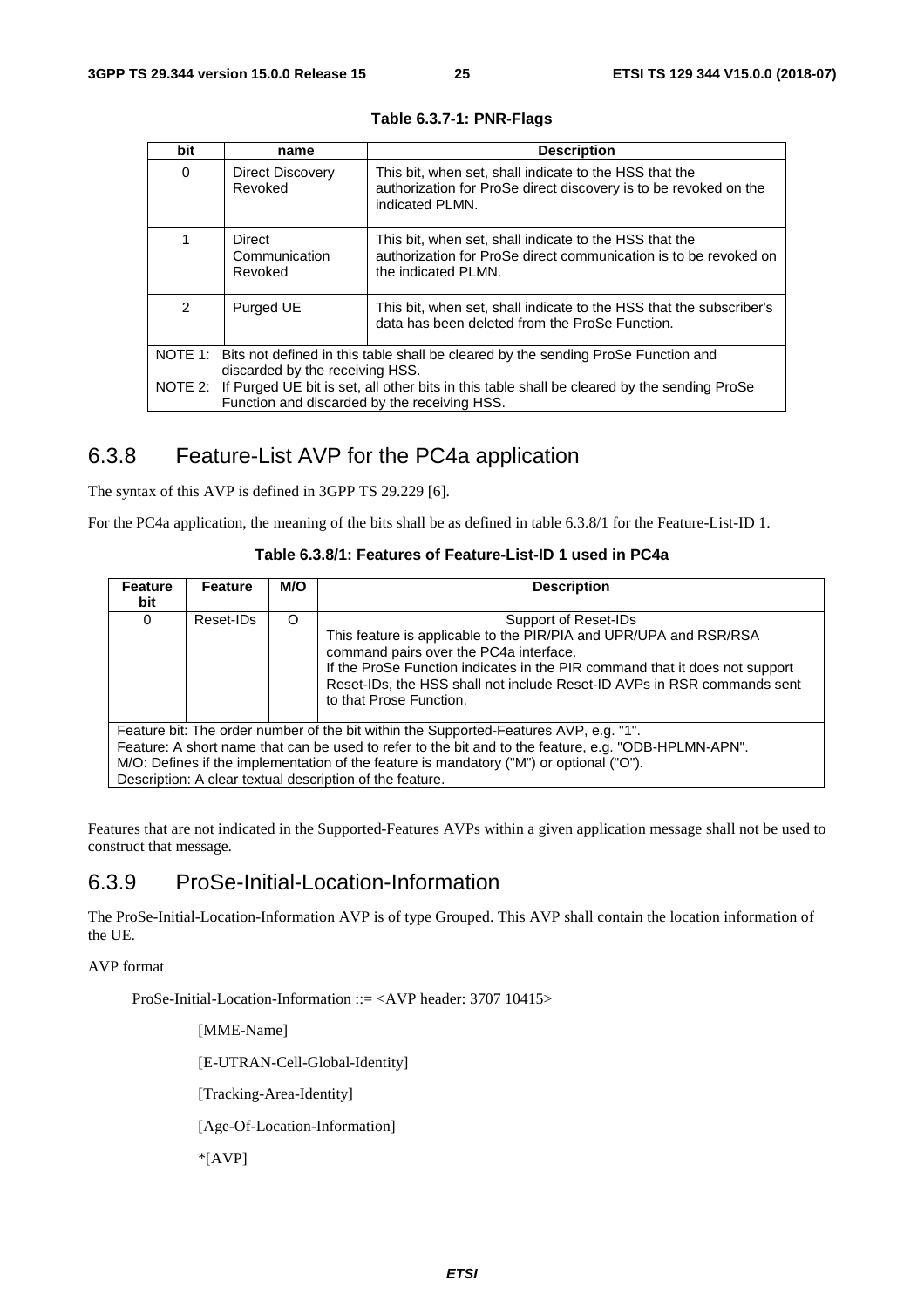#### 6.3.10 MME-Name

The MME-Name AVP is of type DiameterIdentity. This AVP shall contain the Diameter identity of the serving MME and is specified in 3GPP TS 29.173 [14] clause 6.4.4.

#### 6.3.11 OC-Supported-Features

The OC-Supported-Features AVP is of type Grouped and it is defined in IETF RFC 7683 [15]. This AVP is used to support Diameter overload control mechanism, see Annex A for more information.

### 6.3.12 OC-OLR

The OC-OLR AVP is of type Grouped and it is defined in IETF RFC 7683 [15]. This AVP is used to support Diameter overload control mechanism, see Annex A for more information.

#### 6.3.13 Authorized-Discovery-Range

The Authorized-Discovery-Range AVP is of type Unsigned32 and it shall contain a value that indicates the authorised announcing range (short/medium/long) at which the UE is allowed to announce in the given PLMN according to the defined announcing authorisation policy for this UE. Refer to 3GPP TS 24.334 [16] for the policy handling and to 3GPP TS 24.333 [17] for the possible values of the range.

#### 6.3.14 DRMP

The DRMP AVP is of type Enumerated and it is defined in IETF RFC 7944 [21]. This AVP allows the HSS and the ProSe Function to indicate the relative priority of Diameter messages over the PC4a interface. The DRMP AVP may be used to set the DSCP marking for transport of the associated Diameter message.

#### 6.3.15 Load

The Load AVP is of type Grouped and it is defined in IETF draft-ietf-dime-load-03 [22]. This AVP is used to support Diameter load control mechanism, see Annex D for more information.

## 6.4 Result-Code AVP and Experimental-Result AVP Values

#### 6.4.1 General

This section defines result code values that shall be supported by all Diameter implementations that conform to this specification.

#### 6.4.2 Success

Result codes that fall within the Success category shall be used to inform a peer that a request has been successfully completed. The Result-Code AVP values defined in Diameter base protocol specified in IETF RFC 6733 [23] shall be applied.

#### 6.4.3 Permanent Failures

#### 6.4.3.1 General

Errors that fall within the Permanent Failures category shall be used to inform the peer that the request has failed, and should not be attempted again. The Result-Code AVP values defined in Diameter base protocol specified in IETF RFC 6733 [23] shall be applied. When one of the result codes defined here is included in a response, it shall be inside an Experimental-Result AVP and the Result-Code AVP shall be absent.

#### 6.4.3.2 DIAMETER\_ERROR\_USER\_UNKNOWN (5001)

This result code shall be sent by the HSS to indicate that the user identified by the IMSI is unknown. This error code is defined in 3GPP TS 29.229 [6].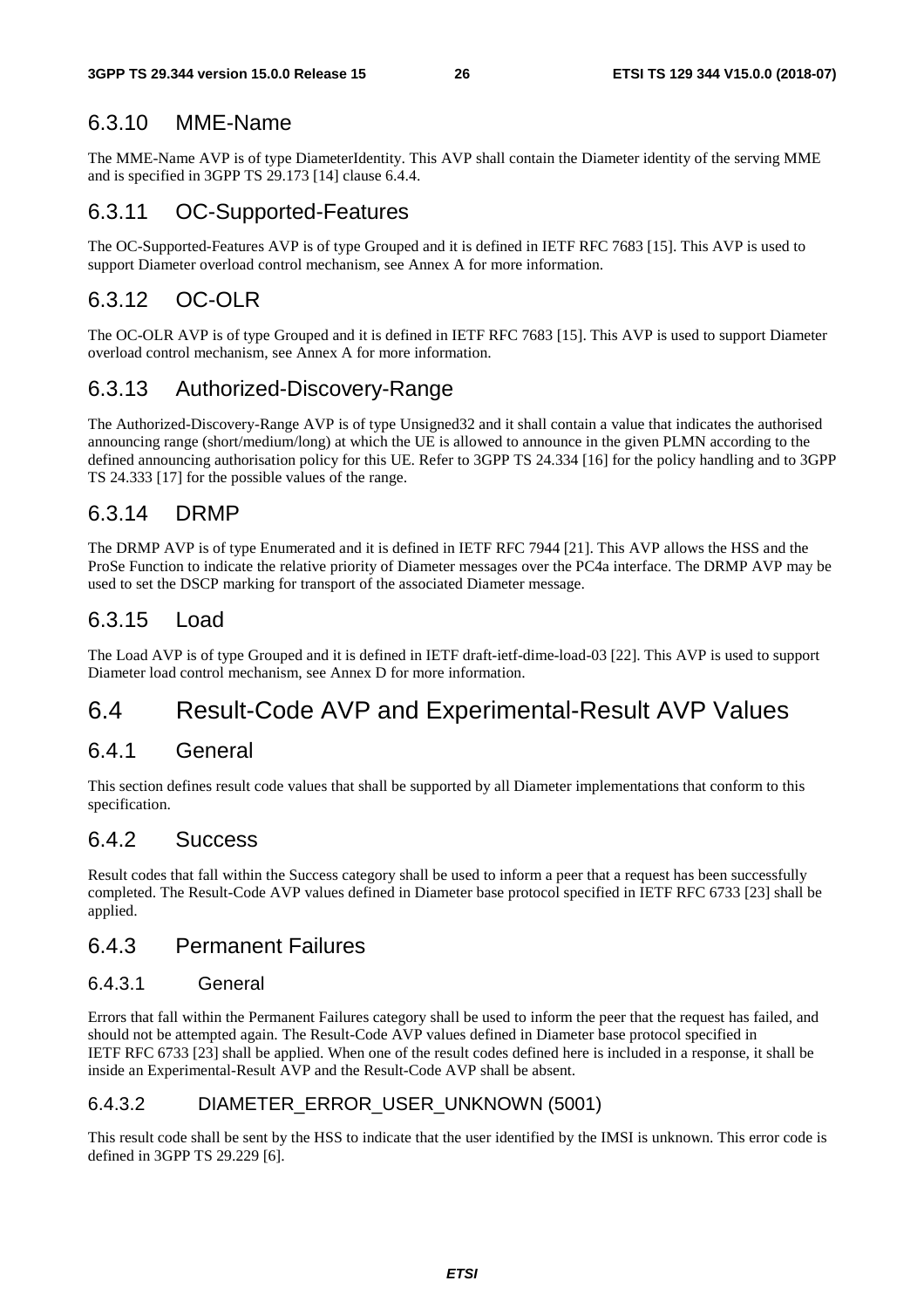#### 6.4.3.3 DIAMETER\_ERROR\_UNKNOWN\_PROSE\_SUBSCRIPTION (5610)

This result code shall be sent by the HSS to indicate that no ProSe subscription is associated with the IMSI.

#### 6.4.3.4 DIAMETER\_ERROR\_ PROSE\_NOT\_ALLOWED (5611)

This result code shall be sent by the HSS to indicate that ProSe is not allowed to be used in the specific PLMN where the UE is registered.

#### 6.4.3.5 DIAMETER\_ERROR\_ UE\_LOCATION\_UNKNOWN (5612)

This result code shall be sent by the HSS to indicate that the initial location of the UE is unknown.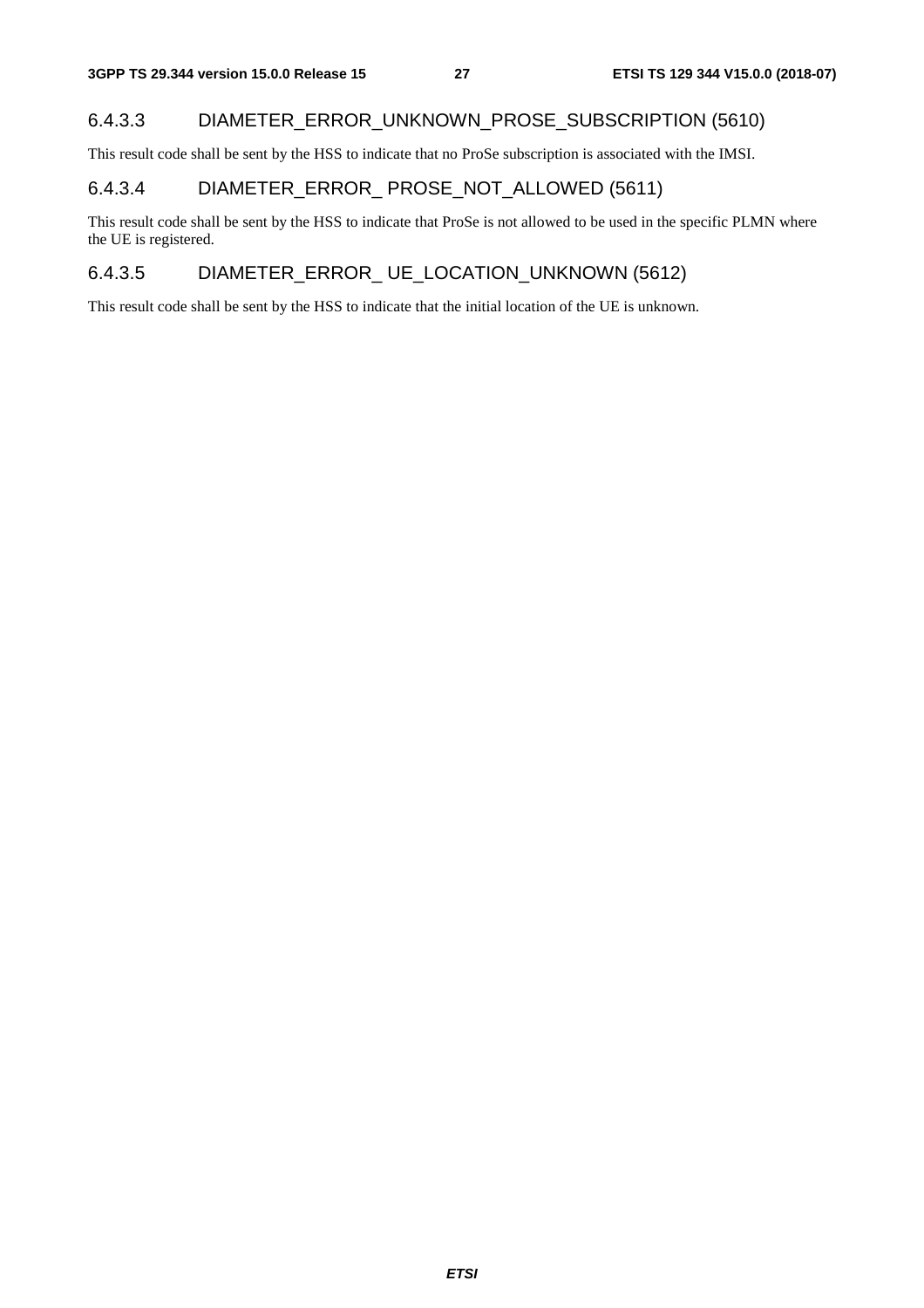## Annex A (normative): Diameter overload control mechanism

## A.1 General

Diameter overload control mechanism is an optional feature.

IETF RFC 7683 [15] specifies a Diameter overload control mechanism which includes the definition and the transfer of related AVPs between Diameter nodes.

It is recommended to make use of IETF RFC 7683 [15] on the PC4a interface where, when applied, the ProSe Function shall behave as reacting nodes and the HSS as a reporting node.

## A.2 HSS behaviour

The HSS requests traffic reduction from the ProSe Function when it is in an overload situation, including OC-OLR AVP in answer commands as described in IETF RFC 7683 [15].

The HSS identifies that it is in an overload situation by implementation specific means. For example, the HSS may take into account the traffic over the PC4a interface or other interfaces, the level of usage of internal resources (CPU, memory), the access to external resources, etc.

The HSS determines the specific contents of OC-OLR AVP in overload reports and the HSS decides when to send OC-OLR AVPs by implementation specific means.

## A.3 ProSe Function behaviour

The ProSe Function applies required traffic reduction received in answer commands to subsequent applicable requests, as per IETF RFC 7683 [15].

The ProSe Function achieves requested traffic reduction by implementation specific means. For example, the ProSe Funtion may implement message throttling with prioritization or a message retaining mechanism for operations that can be postponed.As a result of the need to throttle traffic, the ProSe Function may reject Registration Request, Discovery Request, Proximity Requests initiated by UEs. The possible related error messages used over PC3 are described in the 3GPP TS 24.334 [16].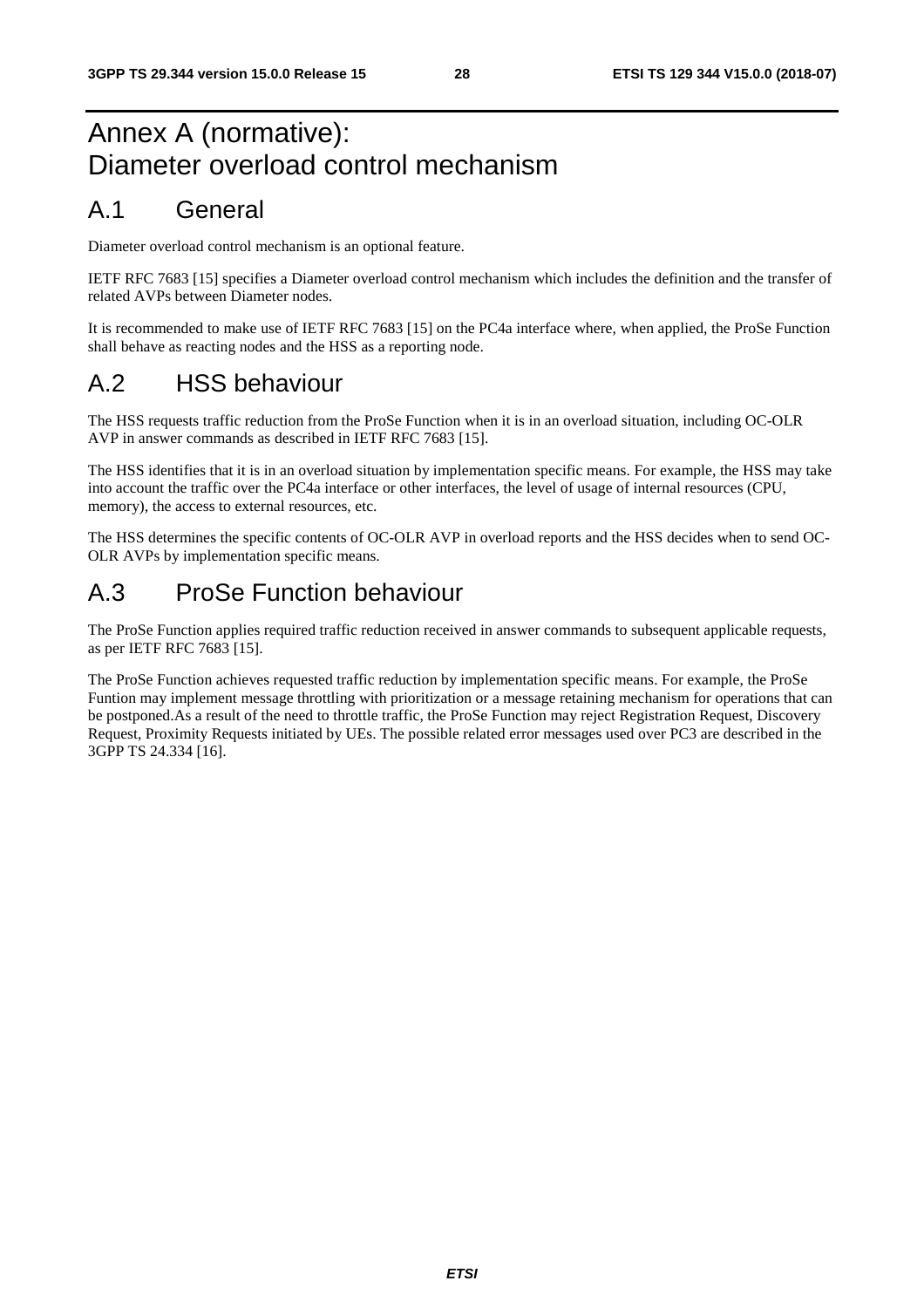## Annex B (Informative): Diameter overload node behaviour

### B.1 Message prioritization

This clause describes possible behaviours of the ProSe Function regarding message prioritisation in an informative purpose.

The ProSe Function may take the following into account when making throttling decisions:

- Identification of the procedures that can be deferred (e.g. Proximity Requests), so to avoid to drop non deferrable procedures;
- Prioritisation of certain types of request (e.g. between ProSe-Subscriber-Information-Request (PIR) and ProSe-Notify-Request (PNR)) according to the context of their use, in particular:
- Higher prioritisation for commands that are related to a registered user for a service, so to avoid the interruption of the registered service for the user.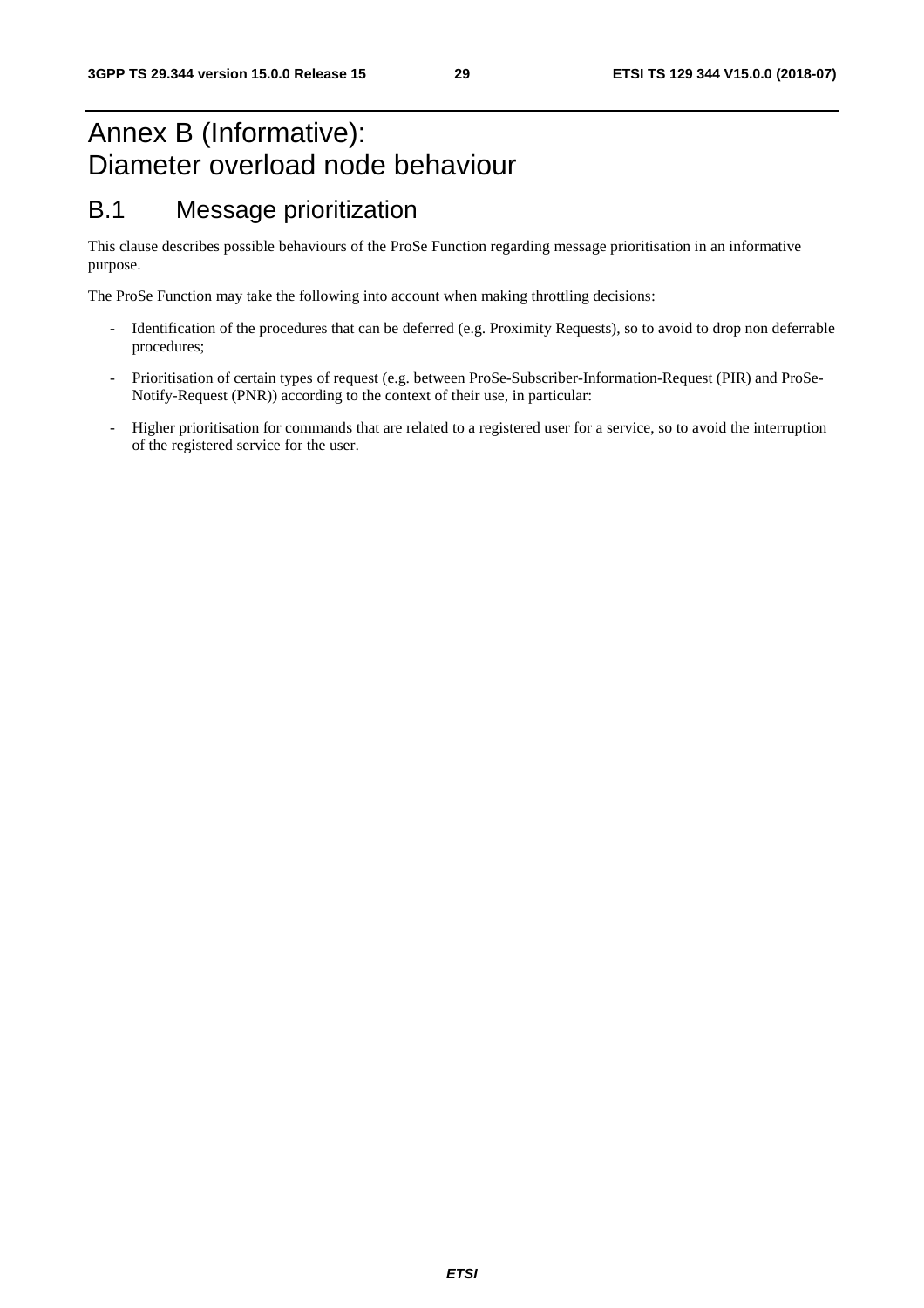## Annex C (normative): Diameter message priority mechanism

### C.1 General

IETF RFC 7944 [21] specifies a Diameter routing message priority mechanism that allows Diameter nodes to indicate the relative priority of Diameter messages. With this information, other Diameter nodes may leverage the relative priority of Diameter messages into routing, resource allocation, set the DSCP marking for transport of the associated Diameter message, and also abatement decisions when overload control is applied.

### C.2 PC4a interface

#### C.2.1 General

The Diameter message priority mechanism is an optional feature.

It is recommended to make use of IETF RFC 7944 [21] over the PC4a interface of an operator network when the overload control defined in Annex A is applied on this PC4a interface.

#### C.2.2 HSS and ProSe Function behaviour

When the HSS or the ProSe Function support the Diameter message priority mechanism over the PC4a interface, the HSS or the ProSe Function shall comply with IETF RFC 7944 [21].

The HSS or the ProSe Function sending a request shall determine the required priority according to its policies. When priority is required, the HSS or the ProSe Function shall include the DRMP AVP indicating the required priority level in the request it sends, and shall prioritise the request according to the required priority level.

When the HSS or the ProSe Function receive the corresponding response, it shall prioritise the received response according to the priority level received within the DRMP AVP if present in the response, otherwise according to the priority level of the corresponding request.

When the HSS or the ProSe Function receives a request, it shall handle the request according to the received DRMP AVP priority level. For the response, the HSS or the ProSe Function may modify the priority level received in the DRMP AVP according to its policies and shall handle the response according to the required priority level. If the required priority level is different from the priority level received in the request, the HSS or the ProSe Function shall include the DRMP AVP in the response.

The HSS and the ProSe Function decisions for a required priority and for the priority level value are implementation specific.

If:

- the HSS and the ProSe Function supports using the Diameter message priority mechanism for DSCP marking purposes,
- the transport network utilizes DSCP marking, and
- message-dependant DSCP marking is possible for the protocol stack transporting Diameter,

then the HSS and the ProSe Function shall set the DSCP marking for transport of the request or response according to the required priority level.

Diameter requests related to high priority traffic shall contain a DRMP AVP with a high priority of which the level value is operator dependent.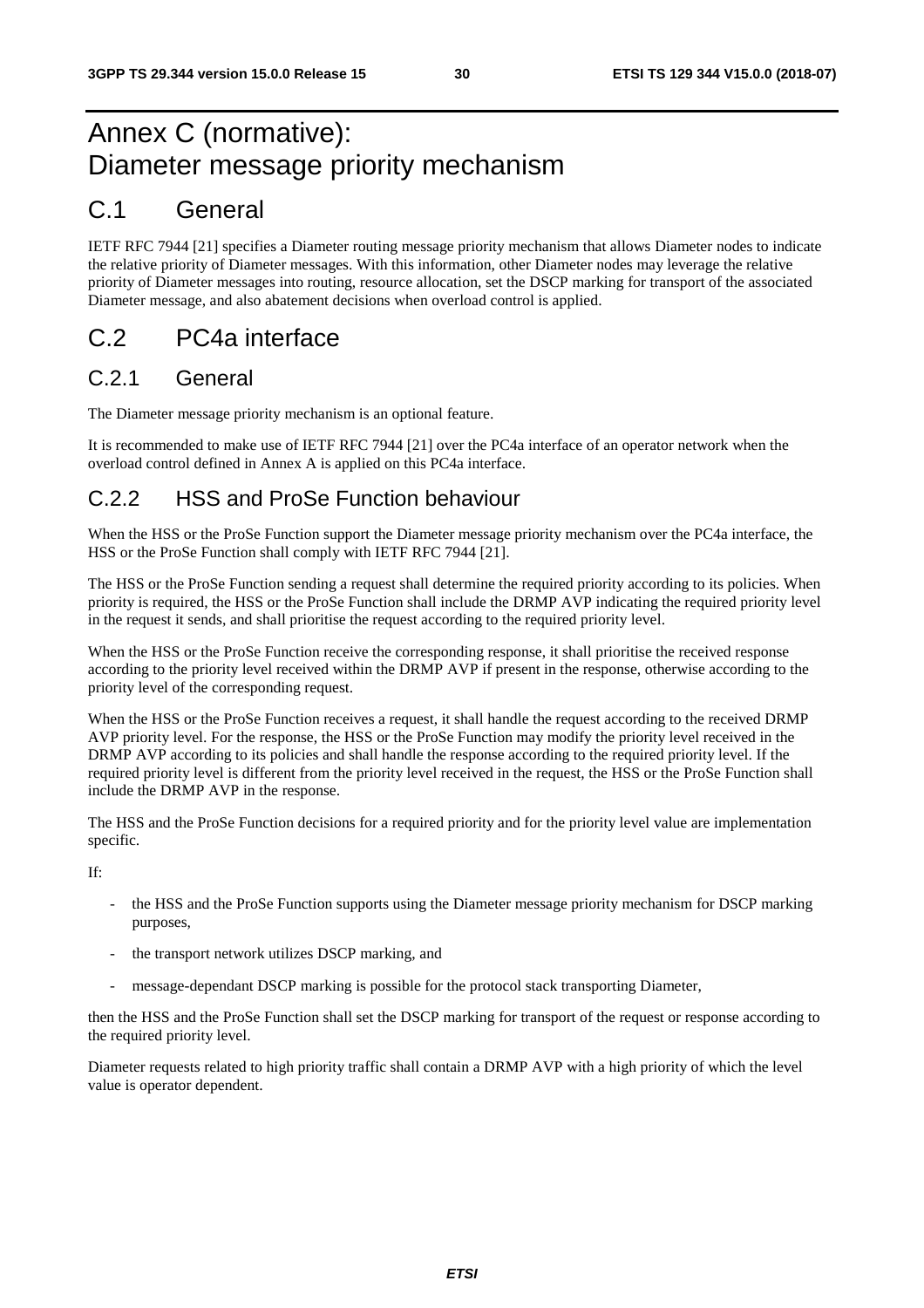## Annex D (normative): Diameter load control mechanism

### D.1 General

Diameter load control mechanism is an optional feature.

IETF draft-ietf-dime-load-03 [22] specifies a Diameter load control mechanism which includes the definition and the transfer of related AVPs between Diameter nodes.

It is recommended to make use of IETF draft-ieft-dime-load-03 [22] on the PC4a interface where, when applied, the ProSe Function shall behave as reacting node and the HSS as a reporting node.

## D.2 HSS behaviour

The HSS may report its current load by including a Load AVP of type HOST in answer commands as described in IETF draft-ietf-dime-load-03 [22].

The HSS calculates its current load by implementation specific means. For example, the HSS may take into account the traffic over the PC4a interface or other interfaces, the level of usage of internal resources (e.g. CPU, memory), the access to external resources, etc.

The HSS determines when to send Load AVPs of type HOST by implementation specific means.

## D.3 ProSe Function behaviour

When performing next hop Diameter Agent selection for requests that are routed based on realm, the ProSe Function may take into account load values from Load AVPs of type PEER received from candidate next hop Diameter nodes, as per IETF draft-ietf-dime-load-03 [22].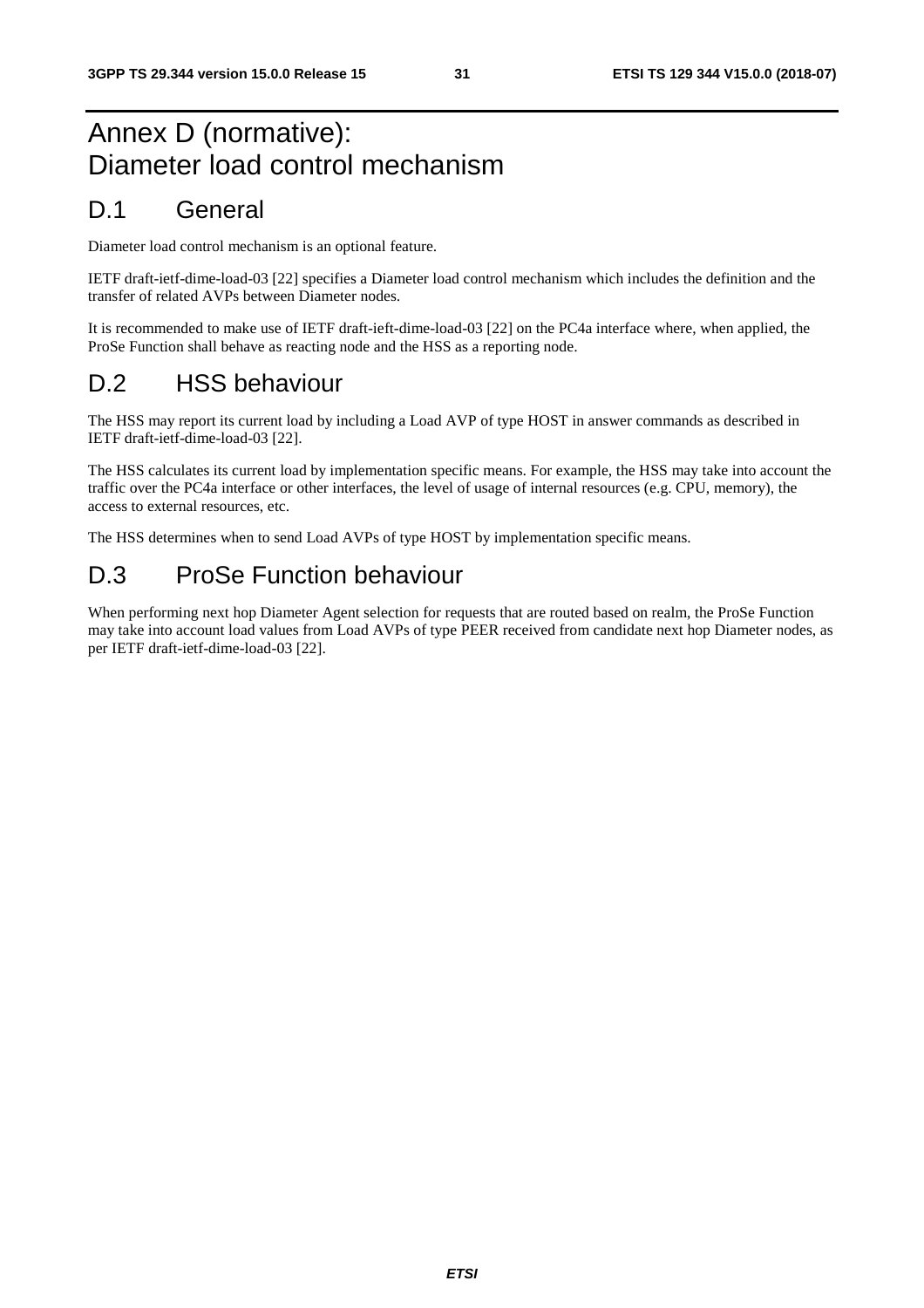## Annex E (informative): Change history

| <b>Change history</b> |               |                  |           |                |                                                                                       |        |               |
|-----------------------|---------------|------------------|-----------|----------------|---------------------------------------------------------------------------------------|--------|---------------|
| <b>Date</b>           | TSG#          | TSG Doc.         | <b>CR</b> | <b>Rev</b>     | <b>Subject/Comment</b>                                                                | Old    | <b>New</b>    |
| 2014-04               | CT4#64bi<br>s |                  |           |                | Implementation of C4-140706, C4-140707                                                | 0.0.1  | 0.1.0         |
| 2014-05               | CT4#65        | C4-141169        |           |                | Implementation of C4-140917, C4-141072, C4-141159, C4-<br>141077                      | 0.1.0  | 0.2.0         |
| 2014-07               | CT4#66        | C4-141668        |           |                | Implementation of C4-141504, C4-141507, C4-141510, C4-<br>141636                      | 0.2.0  | 0.3.0         |
| 2014-09               | CT#65         | CP-140497        |           |                | Presented for information and approval                                                | 0.3.0  | 1.0.0         |
| 2014-09               | CT#65         |                  |           |                | Approved at CT#65                                                                     | 1.0.0  | 12.0.0        |
| 2014-12               | CT#66         | CP-140778 0004 1 |           |                | <b>Purge Procedure</b>                                                                |        | 12.0.0 12.1.0 |
|                       |               | CP-140778 0005 2 |           |                | MSISDN over PC4a                                                                      |        |               |
|                       |               | CP-140778 0006 2 |           |                | Reset-ID                                                                              |        |               |
|                       |               | CP-140778 0007 3 |           |                | ProSe Initial Location Information Retrieval                                          |        |               |
|                       |               | CP-140778 0008 2 |           |                | Update of AVP naming                                                                  |        |               |
|                       |               | CP-140778 0009   |           | $ 2\rangle$    | Diameter Overload Control over PC4a                                                   |        |               |
|                       |               | CP-140778 0010 2 |           |                | Codes Assignment for PC4a                                                             |        |               |
| 2015-03               | CT#67         | CP-150028 0011   |           | $\vert$ 1      | Correction of references                                                              |        | 12.1.0 12.2.0 |
|                       |               | CP-150028 0012 2 |           |                | Introduction of Authorized Discovery Range Indication for<br>announcing UE            |        |               |
| 2015-06               | CT#68         | CP-150257 0013 6 |           |                | Correction and Clean-up on PC4a                                                       |        | 12.2.0 12.3.0 |
|                       |               | CP-150257 0015 4 |           |                | Addition of Charging Characteristics in ProSe Subscriber data for<br>PC <sub>4a</sub> |        |               |
| $2015 - 12$           | <b>CT#70</b>  | CP-150759 0017 1 |           |                | Reference to DOIC updated with IETF RFC 7683                                          |        | 12.3.0 12.4.0 |
| $2015 - 12$           | <b>CT#70</b>  | CP-150760 0016 3 |           |                | Enhancements to subscription data                                                     |        | 12.4.0 13.0.0 |
| 2016-03               | CT#71         | CP-160023 0018 1 |           |                | Diameter message priority over PC4a                                                   |        | 13.0.0 13.1.0 |
| 2016-12               | CT#74         | CP-160664 0020   |           |                | Correction to change IETF drmp draft version to official RFC 7944                     |        | 13.1.0 13.2.0 |
| 2016-12               | CT#74         | CP-160681 0019 1 |           |                | Load Control                                                                          |        | 13.2.0 14.0.0 |
| 2017-03               | CT#75         | CP-170048 0021   |           |                | Update of reference for the Diameter base protocol                                    |        | 14.0.0 14.1.0 |
| 2017-03               | CT#75         | CP-170048 0022 1 |           |                | Handling of the Vendor-Specific-Application-Id AVP                                    |        | 14.0.0 14.1.0 |
| 2017-03               | CT#75         | CP-170048 0023 1 |           |                | Cardinality of the Failed-AVP AVP in answer                                           |        | 14.0.0 14.1.0 |
| 2017-06               | CT#76         | CP-171018 0025 1 |           |                | Support for signaling transport level packet marking                                  |        | 14.1.0 14.2.0 |
| 2017-09               | <b>CT#77</b>  | CP-172013        | 0027      | $\blacksquare$ | Correction of DRMP Procedures                                                         | 14.2.0 | 14.3.0        |
| 2018-06               | CT#80         |                  |           |                | Update to Rel-15 version (MCC)                                                        |        | 14.3.0 15.0.0 |